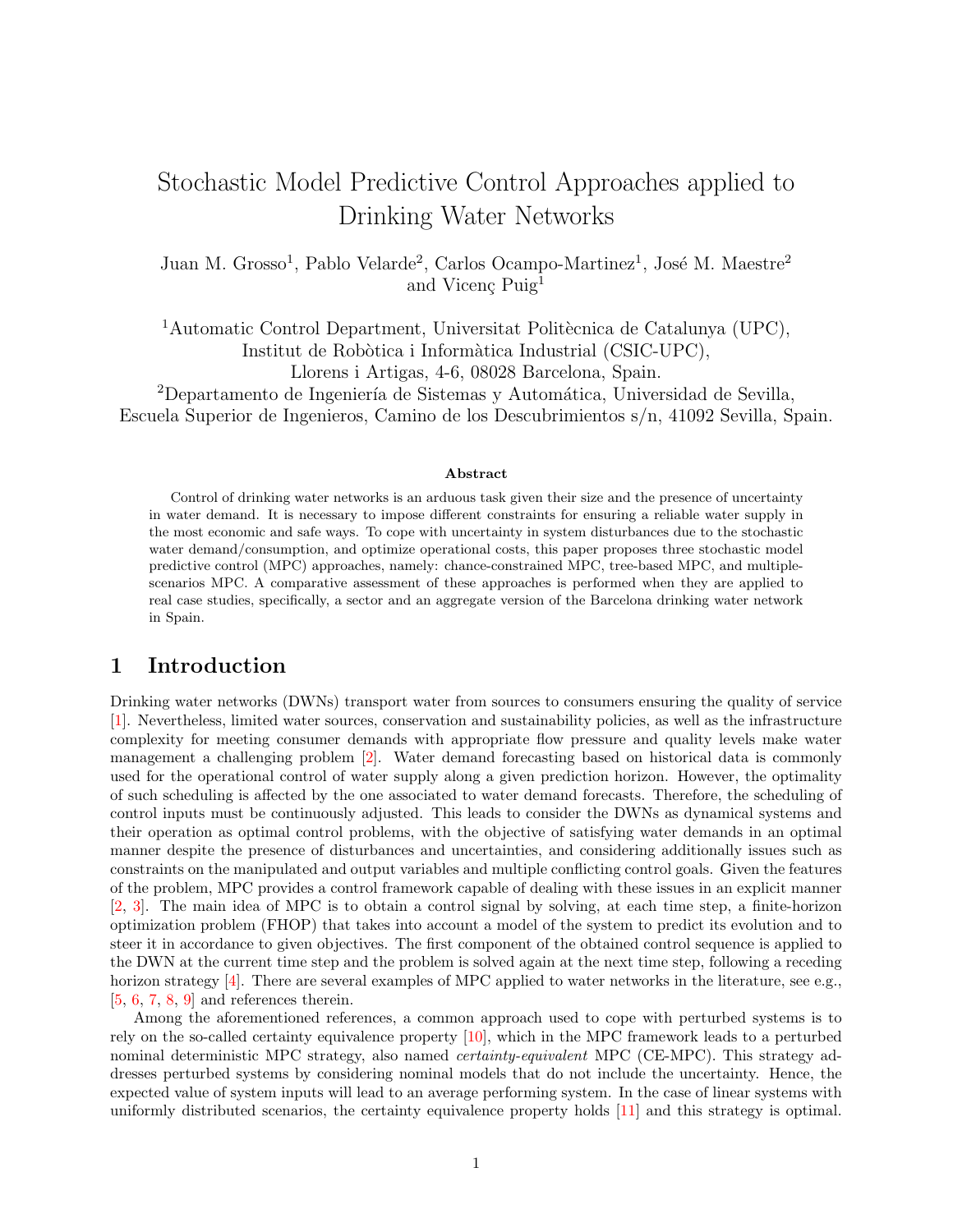Nevertheless, this may not be the case due to factors such as the presence of nonlinearities. Hence, the CE-MPC is usually complemented with a (de)tuning of the controller. Although, in one hand, a frequent violation of soft constraints can occur, on the other hand, infeasible solutions would result if the constraints were hard due to the ignored effects of future uncertainty. Nevertheless, there exist other MPC schemes reported in the literature that aim to ensure robust stability and compliance with constraints in the presence of stochastic disturbances, see e.g., [\[12,](#page-15-0) [13\]](#page-15-1). As summarized in [\[13\]](#page-15-1), alternative approaches of MPC for stochastic systems are based on *min-max* MPC, tube-based MPC, and *stochastic* MPC (SMPC). The first two approaches are oriented to ensure worst-case robustness and consequently are conservative, while the third approach relies on stochastic programming (SP) techniques to offer a probabilistic constraint fulfilment [\[14\]](#page-15-2). Since some violations are allowed, the solutions obtained are less conservative and hence the performance is better in terms of cost from the objective function. In this way, disturbances are modelled as random variables, and the control problem is stated by using the expected value of the system variables, i.e., states and control inputs.

The stochastic approach is a mature theory in the field of optimization [\[15\]](#page-15-3), but renewed attention has been given to it due to its great potential in control applications, see e.g., [\[16\]](#page-15-4) and references therein. From the wide range of SMPC methods, this paper focuses on three specific techniques, namely: *chance-constrained* MPC (CC-MPC), tree-based MPC (TB-MPC), and multiple-scenario MPC (MS-MPC), also called Multiple MPC in [\[17\]](#page-15-5).

CC-MPC is a stochastic control strategy that provides robustness in terms of probabilistic (chance) constraints, such that the probability of violation of any operational requirement or physical constraint is below a prescribed value [\[18\]](#page-15-6). Some works that address the CC-MPC approach in water systems are [\[19,](#page-15-7) [20,](#page-15-8) [21\]](#page-15-9) and references therein. On the other hand, in the TB-MPC, uncertainty is addressed by considering simultaneously a set of possible disturbance scenarios modelled as a rooted tree, which branches along the prediction horizon with a common initial value of the disturbances, see, e.g., [\[22,](#page-15-10) [23,](#page-15-11) [24\]](#page-15-12). This technique computes a set of control input sequences, one per each scenario in the disturbance tree, but only applies the first element from all sequences, which is the same for all the possible scenarios considered. At the next time instant, the control inputs are recalculated and only the value of the control sequence that corresponds to the first time instant is applied. The MS-MPC follows a similar approach, but it computes a single control sequence instead of a tree of control inputs. To do so, the MS-MPC takes into account also different possible evolutions of the process disturbances but not necessarily in the form of a tree [\[12\]](#page-15-0). This approach was used in [\[17\]](#page-15-5) for designing an MPC controller for drainage systems. In this way, both the TB-MPC and the MS-MPC incorporate robustness by considering several disturbance scenarios in a single optimization problem.

The main contribution of this paper consists in the design and assessment of the three aforementioned stochastic controllers, i.e., CC-MPC, TB-MPC, and MS-MPC, applied to the operational management of a real DWN, i.e., the Barcelona DWN. These approaches offer a compromise between economic costs, reliability and computational burden. A discussion of the advantages and weaknesses of these control approaches in the sense of tractability and performance is presented when applied to two case studies, i.e., a small-scale and a large-scale model of the Barcelona DWN. This paper is an extension of the results presented in [\[21\]](#page-15-9), which details the CC-MPC controller design for DWN, and [\[25\]](#page-15-13), which provides a comparison between TB-MPC and CC-MPC applied to DWN.

The remainder of the paper is organized as follows. Section [2](#page-2-0) describes the case studies based on the Barcelona DWN and discusses the modelling of water demand. Section [3](#page-3-0) describes the DWN control problem and introduces the CE-MPC formulation. Section [4](#page-5-0) describes the formulation of the CC-MPC, TB-MPC and MS-MPC approaches. Section [5](#page-10-0) discusses the results of the application of the three proposed SMPC approaches to the case studies via simulation. Finally, the conclusions are drawn in Section [6.](#page-13-0)

Notation. Throughout this paper,  $\mathbb{R}, \mathbb{R}^n, \mathbb{R}^{m \times n}$  and  $\mathbb{R}_+$  denote the field of real numbers, the set of column real vectors of length n, the set of m by n real matrices and the set of non-negative real numbers, respectively. Moreover,  $\mathbb{S}_{++}^n$  denotes the set of positive definite matrices of dimension n, while  $\mathbb{Z}_+$  denotes the set of non-negative integer numbers including zero.  $\mathbb{Z}_{[a,b]} \triangleq \{x \in \mathbb{Z}_+ \mid c_1 \leq x \leq c_2\}$  for some  $c_1, c_2 \in \mathbb{Z}_+$  and  $\mathbb{Z}_{\geq c} \triangleq \{x \in \mathbb{Z}_+ \mid x \geq c\}$  for some  $c \in \mathbb{Z}_+$ . For a vector  $x \in \mathbb{R}^n$ ,  $x_{(i)}$  denotes the *i*-th element of x. Similarly,  $\overline{X}_{(i)}$  denotes the *i*-th row of a matrix  $X \in \mathbb{R}^{n \times m}$ . Additionally,  $\|\cdot\|_Z$  denotes the weighted 2-norm of a vector, i.e.,  $||x||_Z = (x^T Z x)^{1/2}$ . If not otherwise indicated, all vectors are column vectors. Transposition is denoted by superscript  $\top$ , similarity is denoted by  $\sim$ , and the operators  $\lt$ ,  $\leq, =, >, \geq$  denote element-wise relations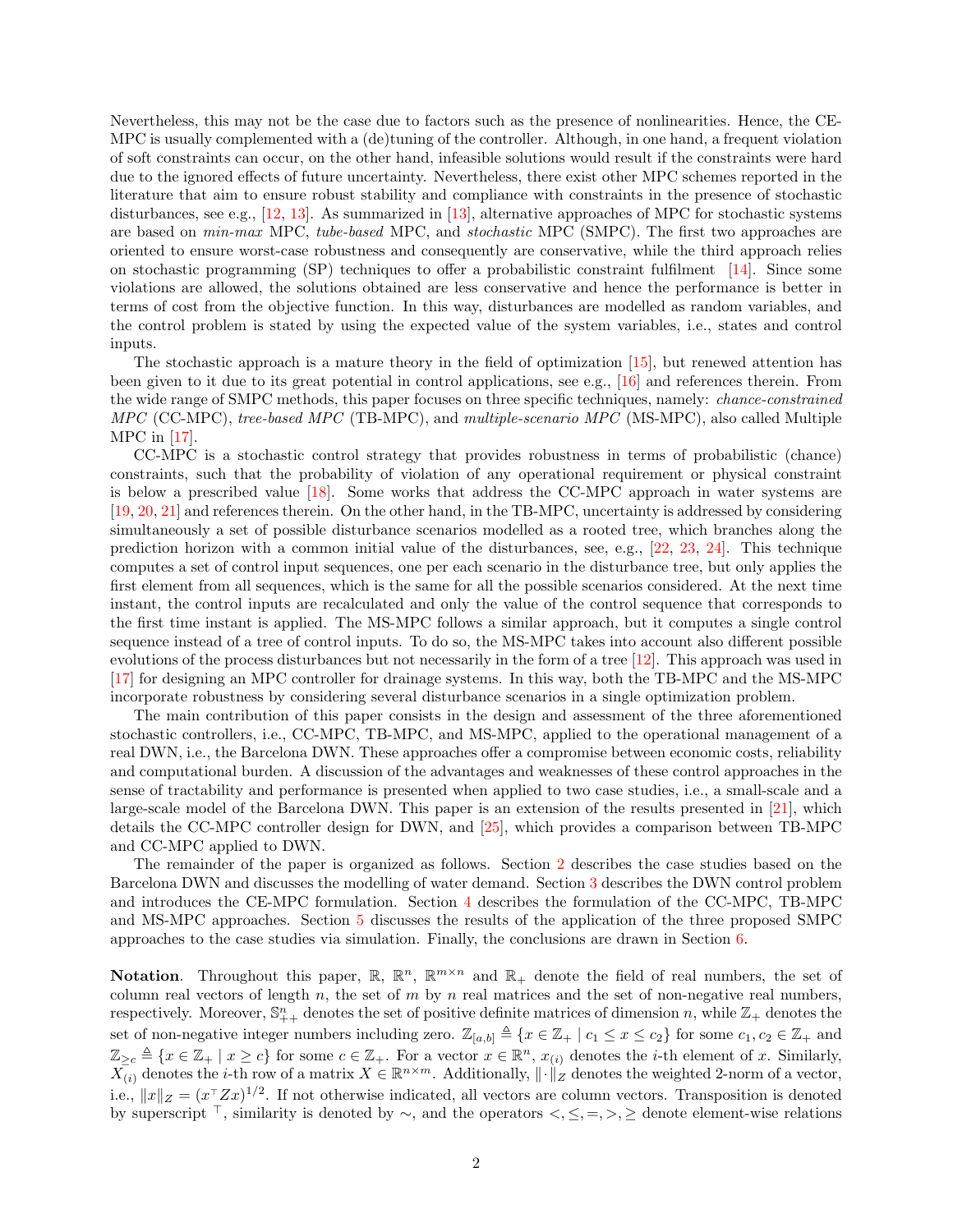of vectors. Furthermore,  $\theta$  denotes a zero column vector and  $I$  the identity matrix, both of appropriate dimensions.

# <span id="page-2-0"></span>2 Case Studies Description and Preliminaries

The MPC approaches presented in this paper are assessed with two representative case studies based on the Barcelona DWN.

A DWN must satisfy water demands and guarantee service reliability by making optimal use of water sources and network components in order to minimize economic costs. The water network operates as a fullinterconnected system driven by endogenous and exogenous flow demands. In the Barcelona DWN, water is taken from both superficial and underground sources. Flows coming from sources are regulated by pumps or valves. After being extracted from sources, water is purified up to levels suitable for human consumption in four water treatment plants (WTP). The water flow from any of the sources is limited and has costs associated to the extraction and the treatment required. The DWN is divided in two management layers: the transport network, which links the water treatment plants with the reservoirs located all over the city, and the *distribution network*, which is sectored in sub-networks, linking reservoirs directly to consumers. In this work, each sector of the distribution network is considered as a pooled demand to be satisfied by the transport network.

The two systems under study have been extracted from the Barcelona transport network. The first case study consists in a sector model and the second one is an aggregate model of the whole network. They differ mainly in the size of the network flow problems and the number of constitutive elements:

- The sector network considers only a small-scale subsystem related to a portion of the overall DWN (see Fig. [1\)](#page-3-1). This case study considers 2 water sources, 3 tanks, 6 flows controlled by valves and pumps, 4 demand nodes and 2 intersection nodes.
- The aggregate network represents a simplification from the original DWN, where sets of elements are aggregated in a single element in order to reduce the size of the original model (see Fig. [2\)](#page-4-0). It consists of 9 water sources, 17 tanks, 61 flows controlled by valves and pumps, 25 demand nodes and 11 intersection nodes.

### 2.1 Demand Modelling and Scenario Generation

In DWNs, the uncertainty is generally introduced by the stochastic behaviour of water consumers. Therefore, a proper demand modelling is required to achieve an acceptable water supply service level. For the case studies of this paper, time series forecasting based on auto-regressive integrated moving average (ARIMA) models are used due to its ability to capture complex linear dynamics from historical data [\[26\]](#page-15-14). In this way, it is possible to generate artificial scenarios with similar statistical properties to those obtained from historical data.

A correct sampling of scenarios is essential for developing the proposed SMPC approaches. For the CC-MPC approach, ARIMA models are used to generate a large number of possible demand scenarios by Monte Carlo sampling for a given time horizon  $N \in \mathbb{Z}_+$ ; the mean demand is then used for the controller design. For the MS-MPC approach, a set of  $N_s \in \mathbb{Z}_+$  water demand scenarios is generated and used. Increasing the number of scenarios allows the controller to gain robustness but at the expense of additional computational effort and economic performance losses. MS-MPC is generally over-conservative, because it does not consider the controller capacity to adapt to the new observations of the uncertainty and reformulate its controller structure at each time instant. To cope with this drawback, a representative subset of scenarios might be chosen using scenario reduction algorithms [\[27,](#page-15-15) [28\]](#page-15-16). Moreover, the reduced set of scenarios can be transformed into a rooted tree of possible evolutions of the demand [\[29\]](#page-15-17) that can be used with the TB-MPC approach, see, e.g., [\[30,](#page-16-0) [31\]](#page-16-1). More specifically, a reduction of the initial number of scenarios into a rooted tree of  $N_r$  scenarios, obtained by generating an ensemble forecast tree, only reduces the number of scenarios that have similar features with their adjacent scenarios. The disturbances tree remains the dominant scenarios. The rationale behind this approach is that uncertainty spreads with time, i.e., it is possible to predict more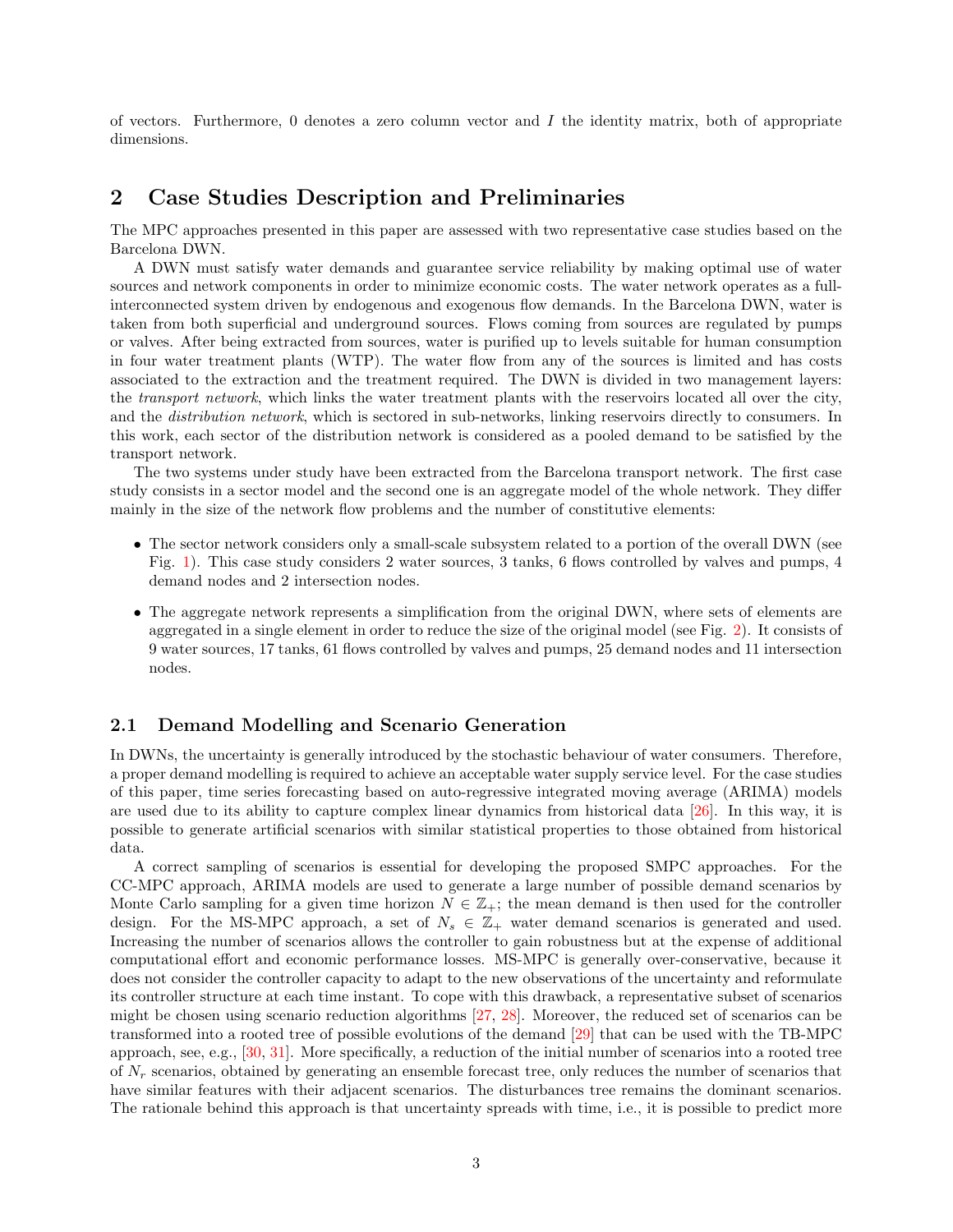

<span id="page-3-1"></span>Figure 1: Sector diagram of the Barcelona DWN

accurately the demand evolution in a short time horizon than in a large one. Besides, TB-MPC takes into account, within the optimization problem, the MPC capacity to adapt, i.e., a control input sequence is calculated for each branch of the tree at each time step, by implementing the so-called Multi-stage Stochastic Programming, as pointed in [\[22\]](#page-15-10).

# <span id="page-3-0"></span>3 DWN Control Problem Statement

This section introduces the CE-MPC formulation, including the system defined by time-invariant state-space linear model in discrete time, its goals and constraints.

### 3.1 Control-oriented Model

The system model may be described considering the volume of water in tanks as the state variables  $x \in \mathbb{R}^n$ , the flow through the actuators as the manipulated inputs  $u \in \mathbb{R}^m$ , and the demanded flows as additive measured disturbances  $d \in \mathbb{R}^p$ . The control-oriented model of the network is described by the following equations for all time instant  $k \in \mathbb{Z}_+$ :

<span id="page-3-5"></span><span id="page-3-2"></span>
$$
x_{k+1} = Ax_k + Bu_k + B_p d_k, \tag{1a}
$$

$$
0 = E_u u_k + E_d d_k, \tag{1b}
$$

where [\(1a\)](#page-3-2) and [\(1b\)](#page-3-2) describe the mass balance equations for storage tanks and intersection nodes, respectively. Moreover,  $A \in \mathbb{R}^{n \times n}$ ,  $B \in \mathbb{R}^{n \times m}$ ,  $B_p \in \mathbb{R}^{n \times p}$ ,  $E_u \in \mathbb{R}^{q \times m}$  and  $E_d \in \mathbb{R}^{q \times p}$ , are time-invariant matrices dictated by the network topology.

**Assumption 1** The states in x and the demands in d are measured at any time instant  $k \in \mathbb{Z}_{+}$ .

<span id="page-3-4"></span>**Assumption 2** The pair  $(A, B)$  is controllable and [\(1b\)](#page-3-2) is reachable<sup>[1](#page-3-3)</sup>, provided that  $q \leq m$  with rank $(E_u)$  $\overline{q}$ .

<span id="page-3-3"></span><sup>&</sup>lt;sup>1</sup>If  $q < m$ , then multiple solutions exist, so  $u_k$  should be selected by means of an optimization problem. Equation [\(1b\)](#page-3-2) implies the possible existence of uncontrollable flows  $d_k$  at the junction nodes. Therefore, a subset of the control inputs will be restricted by the domain of some flow demands.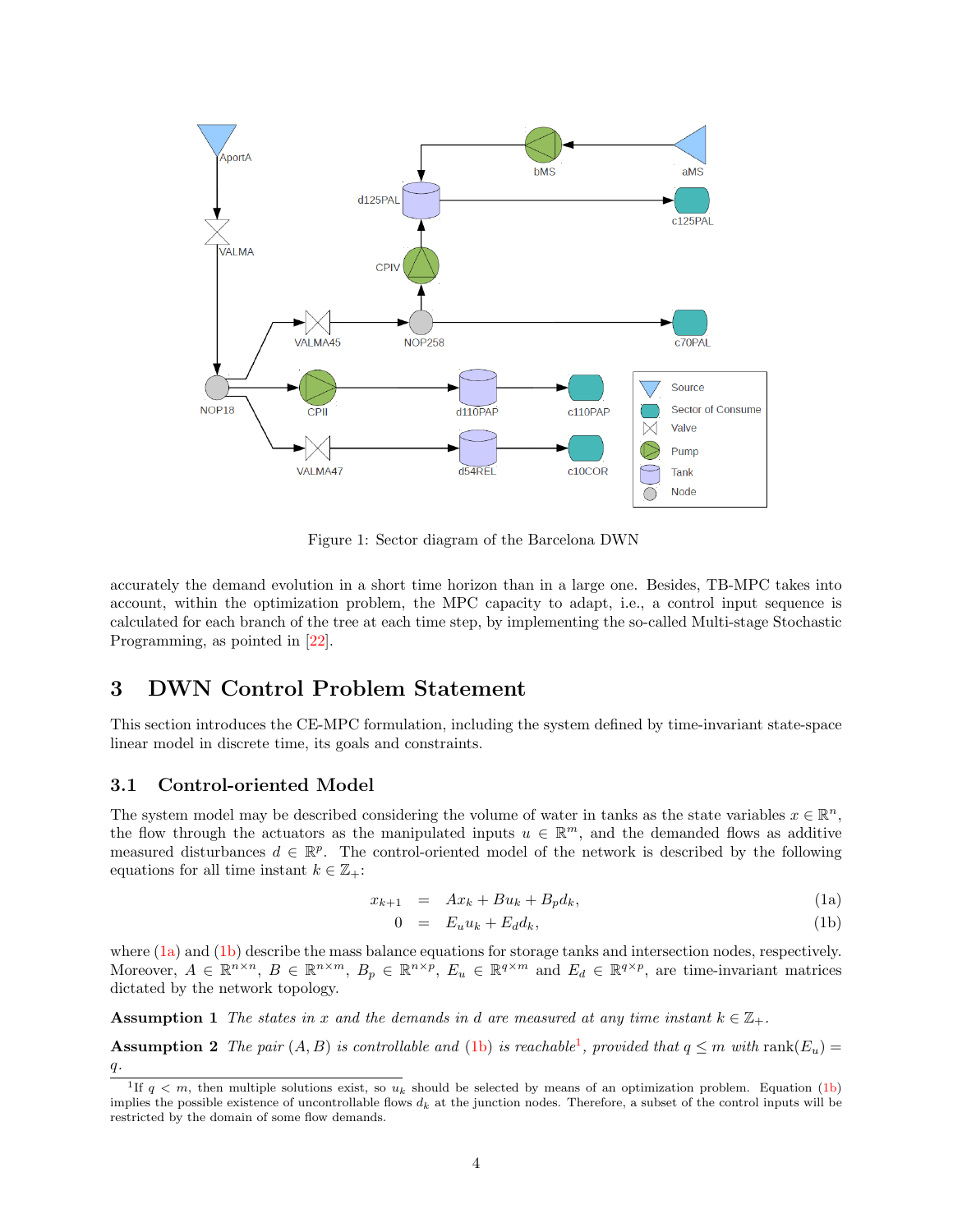

<span id="page-4-0"></span>Figure 2: Aggregate model of the Barcelona DWN

Assumption 3 The realization of disturbances at the current time instant k may be decomposed as

$$
d_k = \bar{d}_k + e_k,\tag{2}
$$

where  $\bar{d}_k \in \mathbb{R}^{n_d}$  is the vector of expected disturbances, and  $e_k \in \mathbb{R}^{n_d}$  is the vector of forecasting errors with non-stationary uncertainty and a known (or approximated) quasi-concave probability distribution  $D$ . Therefore, the stochastic nature of each j<sup>th</sup> row of d<sub>k</sub> is described by  $d_{(j),k} \sim \mathcal{D}_i(\bar{d}_{(j),k}, \Sigma(e_{(j),k}))$ , where  $\bar{d}_{(j),k}$ denotes its mean, and  $\Sigma(e_{(j),k})$  its variance.

<span id="page-4-2"></span>**Assumption 4** The demands are bounded, i.e.,  $d_k \in \mathbb{D}$ , for all  $k \in \mathbb{Z}_+$ , and input-disturbance dominance constraints hold, i.e.,  $B_d \mathbb{D} \subseteq -B \mathbb{U}$  and  $E_d \mathbb{D} \subseteq -E_u \mathbb{U}$ .

The system is subject to storage and flow capacity hard constraints considered here in the form of convex polyhedra defined as

$$
x_k \in \mathbb{X} \triangleq \{ x \in \mathbb{R}^n \mid Gx \le g \},\tag{3a}
$$

<span id="page-4-1"></span>
$$
u_k \in \mathbb{U} \triangleq \{ u \in \mathbb{R}^m \mid Hu \le h \},\tag{3b}
$$

for all k, where  $G \in \mathbb{R}^{r_x \times n}$ ,  $g \in \mathbb{R}^{r_x}$ ,  $H \in \mathbb{R}^{r_u \times m}$ ,  $h \in \mathbb{R}^{r_u}$ , being  $r_x \in \mathbb{Z}_+$  and  $r_u \in \mathbb{Z}_+$  the number of state and input constraints, respectively.

Note that in [\(1b\)](#page-3-2) a subset of controlled flows are directly related with a subset of uncontrolled flows. Hence, u does not take values in  $\mathbb{R}^m$  but in a linear variety. This latter observation, in addition to Assumption [2,](#page-3-4) can be exploited to develop an affine parametrization of control variables in terms of a minimum set of disturbances as shown in [\[21,](#page-15-9) Appendix A], mapping control problems to a space with a smaller decision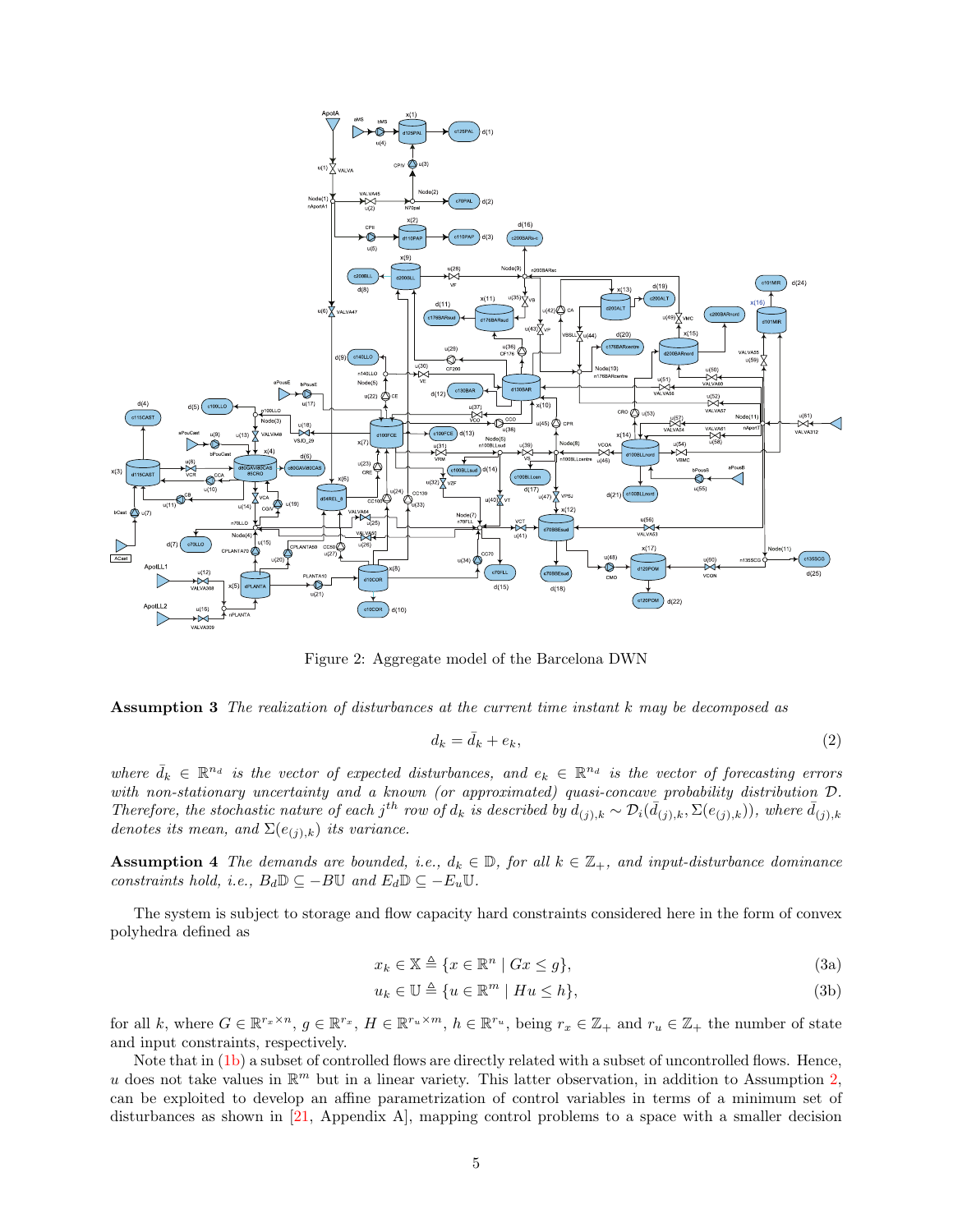vector and with less computational burden due to the elimination of the equality constraints. Thus, the system [\(1\)](#page-3-5) can be rewritten as

<span id="page-5-2"></span>
$$
x_{k+1} = Ax_k + \tilde{B}\tilde{u}_k + \tilde{B}_d d_k, \tag{4}
$$

and the input constraint [\(3b\)](#page-4-1) replaced with a time-varying restricted set defined as

$$
\tilde{\mathbb{U}}_k \triangleq \{ \tilde{u} \in \mathbb{R}^{m-q} \mid H\tilde{P}_1\tilde{u} \leq h - H\tilde{P}_2d_k \} \quad \forall k \in \mathbb{Z}_+, \tag{5}
$$

where  $\tilde{B} \in \mathbb{R}^{n \times (m-q)}$ ,  $\tilde{B}_d \in \mathbb{R}^{n \times p}$ ,  $\tilde{P}_1 \in \mathbb{R}^{m \times (m-q)}$  and  $\tilde{P}_2 \in \mathbb{R}^{m \times p}$ , are selection and permutation matrices (see [\[21,](#page-15-9) Appendix A] for details). The sets  $\tilde{U}_k$  are non-empty for all k due to Assumption [4.](#page-4-2)

### 3.2 Control Problem Statement

The goal is to design a control law that minimises a (possibly multi-objective) convex stage cost  $\ell(k, x, \tilde{u})$ :  $\mathbb{Z}_+ \times \mathbb{X} \times \mathbb{U}_k \to \mathbb{R}_+$ , which bears a functional relationship to the economics of the system operation. Let  $x_k \in \mathbb{X}$  be the current state and let  $\mathbf{d}_k = \{d_{k+i|k}\}_{i\in\mathbb{Z}_{[0,N-1]}}$  be the sequence of disturbances over a given prediction horizon  $N \in \mathbb{Z}_{\geq 1}$ . The first element of this sequence is measured, i.e.,  $d_{k|k} = d_k$ , while the rest of the elements are estimates of future disturbances computed by an exogenous system and are available at each time step  $k \in \mathbb{Z}_+$ . Hence, the MPC controller design is based on the solution of the following finite-horizon optimization problem:

<span id="page-5-1"></span>
$$
\min_{\tilde{\mathbf{u}}_k} \sum_{i=0}^{N-1} \ell(k+i, x_{k+i|k}, \tilde{u}_{k+i|k}),
$$
\n(6a)

subject to:

$$
x_{k+i+1|k} = Ax_{k+i|k} + \tilde{B}\tilde{u}_{k+i|k} + \tilde{B}_d d_{k+i|k}, \quad \forall i \in \mathbb{Z}_{[0,N-1]}
$$
(6b)

$$
x_{k+i|k} \in \mathbb{X}, \qquad \forall i \in \mathbb{Z}_{[1,N]} \tag{6c}
$$

$$
\tilde{u}_{k+i|k} \in \tilde{U}_{k+i}, \qquad \qquad \forall i \in \mathbb{Z}_{[0,N-1]} \tag{6d}
$$

$$
x_{k|k} = x_k. \tag{6e}
$$

Assuming that [\(6\)](#page-5-1) is feasible, i.e., there exists a non-empty control input sequence  $\tilde{\mathbf{u}}_k = {\tilde{u}_{k+i|k}}_{i \in \mathbb{Z}_{[0,N-1]}},$ then the receding horizon philosophy and the model back-transformation commands to apply the control input

<span id="page-5-3"></span>
$$
u_k = \kappa_N(k, x_k, \mathbf{d}_k) = \tilde{P}_1 \tilde{u}_{k|k}^* + \tilde{P}_2 d_k. \tag{7}
$$

This procedure is repeated at each time instant  $k$ , using the current measurements of states and disturbances and the most recent forecast of these latter over the next future horizon.

# <span id="page-5-0"></span>4 SMPC approaches applied to DWN

Given the stochastic nature of future disturbances, the prediction model [\(4\)](#page-5-2) involves additive uncertainty, i.e., the water demand, which is an unmanipulated input. In this way, the change in water demand depends on the uncertainty of external factors, see, e.g., [\[32,](#page-16-2) [33\]](#page-16-3). Therefore, the historical water demand, in an implicit manner, takes into account historical data related to demographic, meteorological, and hydrological conditions, among other factors. In this sense, the compliance of constraints for a given control input cannot be ensured. Consequently, the use of SMPC strategies may allow to establish a trade-off between robustness and performance. In this context, three SMPC approaches are formulated below.

### 4.1 CC-MPC

Since the optimal solution to  $(6)$  does not always imply feasibility of the real system, it is appropriate to relax the original constraints in  $(21c)$  with probabilistic statements in the form of the so-called *chance constraints*. In this way, state constraints are required to be satisfied with a predefined probability to manage the reliability of the system. Considering the form of the state constraint set X, there are two types of chance constraints according to the definitions below.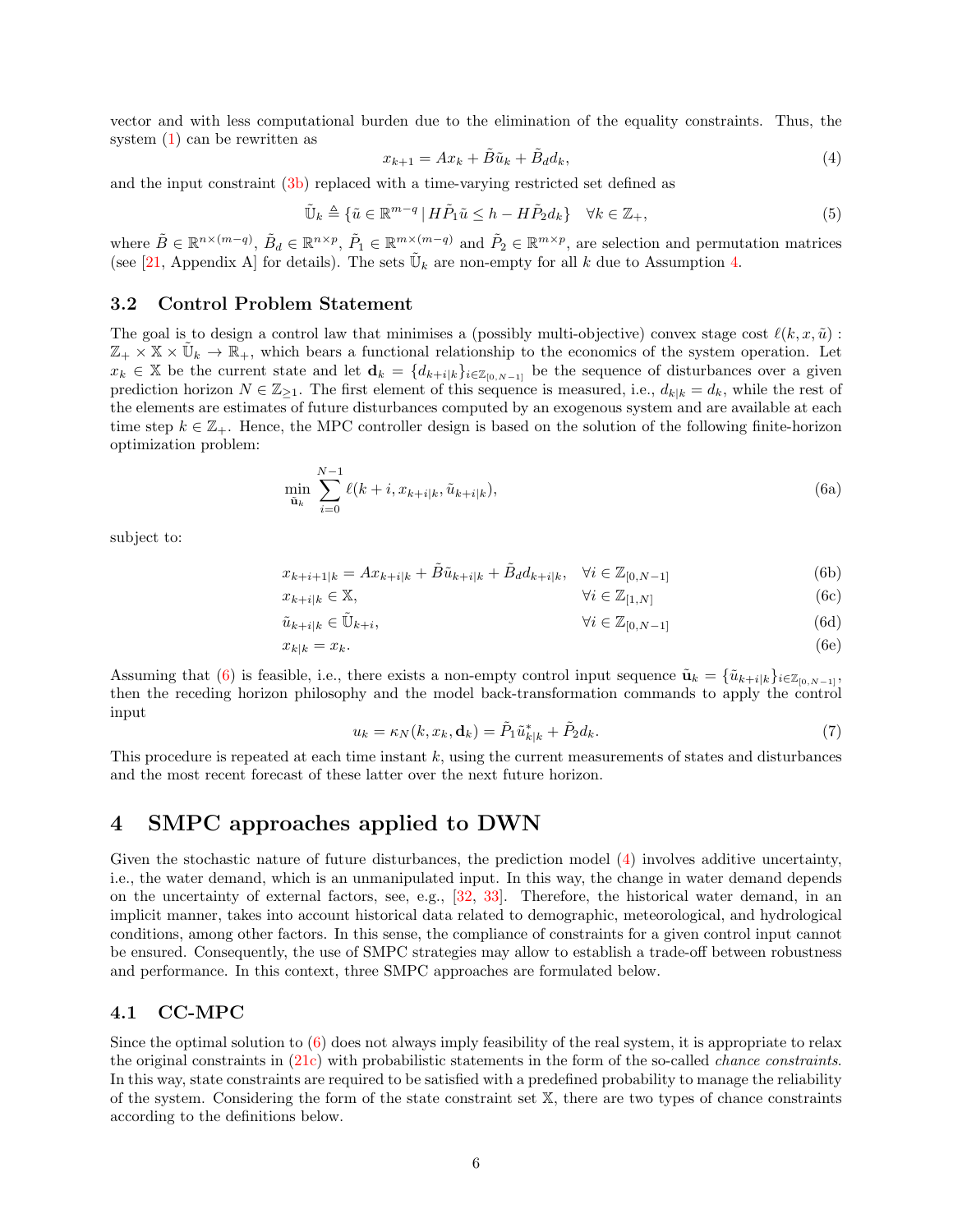**Definition 1 (Joint chance constraint)** A (linear) state joint chance constraint is of the form

<span id="page-6-0"></span>
$$
\mathbb{P}[G_{(j)}x \le g_{(j)}, \forall j \in \mathbb{Z}_{[1,r_x]}] \ge 1 - \delta_x,\tag{8}
$$

where  $\mathbb P$  denotes the probability operator,  $\delta_x \in (0,1)$  is the risk acceptability level of constraint violation for the states, and  $G_{(j)}$  and  $g_{(j)}$  denote the j<sup>th</sup> row of G and g, respectively. This requires that all rows j have to be jointly fulfilled with the probability  $1 - \delta_x$ .

**Definition 2 (Individual chance constraint)** A (linear) state individual chance constraint is of the form

$$
\mathbb{P}[G_{(j)}x \le g_{(j)}] \ge 1 - \delta_{x,j}, \quad \forall j \in \mathbb{Z}_{[1,r_x]},
$$
\n
$$
(9)
$$

which requires that each  $j<sup>th</sup>$  row of the inequality has to be fulfilled individually with the respective probability  $1 - \delta_{x,j}$ , where  $\delta_{x,j} \in (0,1)$ .

Both forms of constraints are useful to measure risks, hence, their selection depends on the application. All chance-constrained models require prior knowledge of the acceptable risk  $\delta_x$  associated with the constraints. A lower risk acceptability implies a harder constraint. This article is concerned with the use of joint chance constraints since they can express better the management of the overall reliability in a DWN. In general, joint chance constraints lack from analytic expressions due to the involved multivariate probability distribution. Nevertheless, sampling-based methods, numeric integration, and convex analytic approximations exists, see e.g.,  $[15]$  and references therein. Here,  $(8)$  is approximated following the results in  $[34, 35]$  $[34, 35]$  $[34, 35]$  by upper bounding the joint constraint and assuming a uniform distribution of the joint risk among a set of individual chance constraints that are later transformed into equivalent deterministic constraints under Assumption [5.](#page-6-1)

**Assumption 5** Each demand in  $d \in \mathbb{R}^p$  follows a log-concave univariate distribution, whose stochastic description is known.

Given the dynamic model in  $(4)$ , the stochastic nature of the demand vector d makes the state vector  $x \in \mathbb{R}^n$  to be also a stochastic variable. Then, let the cumulative distribution function of the constraint be denoted as

$$
F_{Gx}(g) \triangleq \mathbb{P}\left[\left\{G_{(1)}x \le g_{(1)}, \dots, G_{(r_x)}x \le g_{(r_x)}\right\}\right].
$$
\n(10)

Defining the events  $C_j \triangleq \big\{ G_{(j)} x \leq g_{(j)} \big\}$  for all  $j \in \mathbb{Z}_1^{r_x}$ , and denoting their complements as  $C_j^c \triangleq \big\{ G_{(j)} x > g_{(j)} \big\}$ , then it follows that

$$
F_{Gx}(g) = \mathbb{P}\left[C_1 \cap \ldots \cap C_{r_x}\right] \tag{11a}
$$

<span id="page-6-1"></span>
$$
= \mathbb{P}\left[ (C_1^c \cup \ldots \cup C_{r_x}^c)^c \right] \tag{11b}
$$

<span id="page-6-2"></span>
$$
= 1 - \mathbb{P}\left[ (C_1^c \cup \ldots \cup C_{r_x}^c) \right] \ge 1 - \delta_x. \tag{11c}
$$

Taking advantage of the union bound, the Boole's inequality allows to bound the probability of the second term in the left-hand side of [\(11c\)](#page-6-2), stating that for a countable set of events, the probability that at least one event happens is not higher than the sum of the individual probabilities [\[34\]](#page-16-4). This yields

<span id="page-6-3"></span>
$$
\mathbb{P}\left[\bigcup_{j=1}^{r_x} C_j^c\right] \le \sum_{j=1}^{r_x} \mathbb{P}\left[C_j^c\right].\tag{12}
$$

Applying  $(12)$  to the inequality in  $(11c)$ , it follows that

$$
\sum_{j=1}^{r_x} \mathbb{P}\left[C_j^c\right] \le \delta_x \Leftrightarrow \sum_{j=1}^{r_x} \left(1 - \mathbb{P}\left[C_j\right]\right) \le \delta_x. \tag{13}
$$

At this point, a set of constraints arises from previous result as sufficient conditions to enforce the joint chance constraint [\(8\)](#page-6-0), by allocating the joint risk  $\delta_x$  in separate individual risks denoted by  $\delta_{x,j}, j \in \mathbb{Z}_1^{r_x}$ .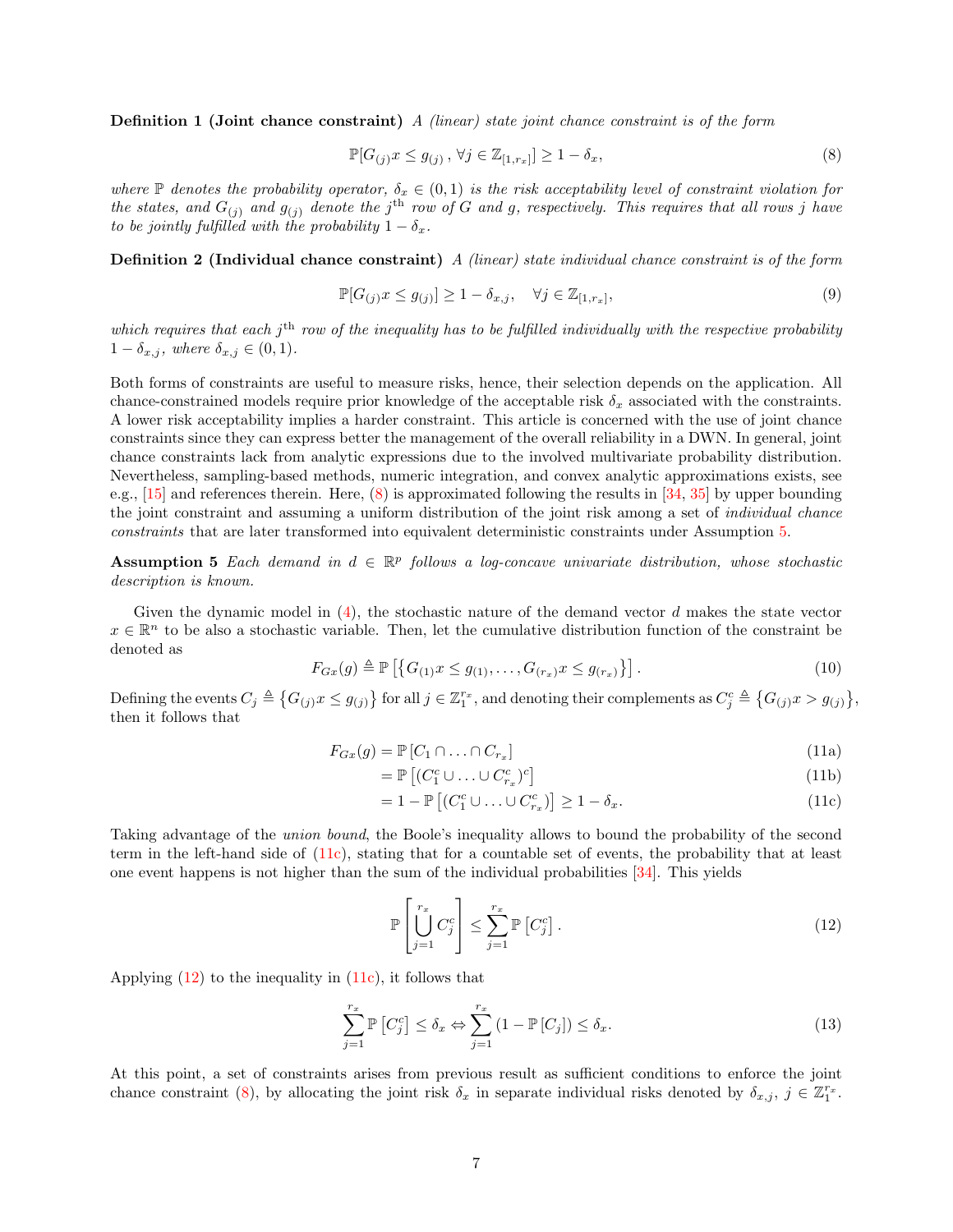These constraints are

<span id="page-7-1"></span><span id="page-7-0"></span>
$$
\mathbb{P}\left[C_j\right] \ge 1 - \delta_{x,j}, \quad \forall j \in \mathbb{Z}_1^{r_x},\tag{14}
$$

$$
\sum_{j=1}^{r_x} \delta_{x,j} \le \delta_x,\tag{15}
$$

<span id="page-7-3"></span><span id="page-7-2"></span>
$$
0 \le \delta_{x,j} \le 1,\tag{16}
$$

where  $(14)$  forms the set of  $r<sub>x</sub>$  resultant individual chance constraints, which bounds the probability that each inequality of the receding horizon problem may fail; and [\(15\)](#page-7-1) and [\(16\)](#page-7-2) are conditions imposed to bound the new single risks in such a way that the joint risk bound is not violated. Any solution that satisfies the above constraints, is guaranteed to satisfy [\(8\)](#page-6-0). As proposed in [\[35\]](#page-16-5), assigning, e.g., a fixed and equal value of risk to each individual constraint, i.e.,  $\delta_{x,j} = \delta_x/r_x$  for all  $j \in \mathbb{Z}_{[1,r_x]}$ , then [\(15\)](#page-7-1) and [\(16\)](#page-7-2) are satisfied.

**Remark 1** The single risks  $\delta_{x,j}$ ,  $j \in \mathbb{Z}_{[1,r_x]}$ , might be considered as new decision variables to be optimised, see e.g.,  $[36]$ . This should improve the performance but at the cost of more computational burden due to the greater complexity and dimensionality of the optimization task. Therefore, as DWNs are often large-scale systems, the uniform risk allocation policy is adopted to avoid overloading of the optimization problem.  $\diamond$ 

After decomposing the joint constraints into a set of individual constraints, the *deterministic equivalent* of each separate constraint may be used given that the probabilistic statements are not suitable for algebraic solution. Such deterministic equivalents might be obtained following the results in [\[37\]](#page-16-7). Assuming a known (or approximated) quasi-concave probabilistic distribution function for the effect of the stochastic disturbance in the dynamic model [\(4\)](#page-5-2), it follows that

$$
\mathbb{P}\left[G_{(j)}x_{k+1}\leq g_{(j)}\right] \geq 1-\delta_{x,j} \Leftrightarrow F_{G_{(j)}\tilde{B}_d d_k}(g_{(j)}-G_{(j)}(Ax_k+\tilde{B}\tilde{u}_k)) \geq 1-\delta_{x,j}
$$

$$
\Leftrightarrow G_{(j)}(Ax_k+\tilde{B}\tilde{u}_k) \leq g_{(j)}-F_{G_{(j)}\tilde{B}_d d_k}^{-1}(1-\delta_{x,j}),\tag{17}
$$

for all  $j \in \mathbb{Z}_{[1,r_x]}$ , where  $F_{G_{(j)}\tilde{B}_d d_k}(\cdot)$  and  $F^{-1}_{G_{(j)}\tilde{B}_d d_k}(\cdot)$  are the cumulative distribution and the left-quantile function of  $G_{(j)}\tilde{B}_d d_k$ , respectively. Hence, the original state constraint set X is contracted by the effect of the  $r_x$  deterministic equivalents in [\(17\)](#page-7-3) and replaced by the stochastic feasibility set given by

$$
\mathbb{X}_{s,k} \triangleq \{ x_k \in \mathbb{R}^n \mid \exists \tilde{u}_k \in \bar{\mathbb{U}}_k, \text{ such that}
$$
  

$$
G_{(j)}(Ax_k + \tilde{B}\tilde{u}_k) \leq g_{(j)} - F^{-1}_{G_{(j)}\tilde{B}_d d_k}(1 - \delta_{x,j}), \forall j \in \mathbb{Z}_{[1,r_x]}\},
$$

for all  $k \in \mathbb{Z}_+$ . From convexity of  $G_{(j)}x_{k+1} \leq g_{(j)}$  and Assumption [5,](#page-6-1) it follows that the set  $\mathbb{X}_{s,k}$  is convex when non-empty for all  $\delta_{x,j} \in (0,1)$  [\[38\]](#page-16-8) and most quasi-concave distribution function. For some particular distributions, e.g., Gaussian, convexity is retained for  $\delta_{x,j} \in (0,0.5]$ 

In this way, the reformulated predictive controller solves the following deterministic equivalent optimization problem for the expectation  $\mathbb{E}[\cdot]$  of the cost function in  $(6a)$ :

$$
\min_{\tilde{\mathbf{u}}_k} \sum_{i=0}^{N-1} \mathbb{E}[\ell(k+i, x_{k+i|k}, \tilde{u}_{k+i|k})],
$$
\n(18a)

subject to:

$$
x_{k+i+1|k} = Ax_{k+i|k} + \tilde{B}\tilde{u}_{k+i|k} + \tilde{B}_d d_{k+i|k}, \forall i \in \mathbb{Z}_{[0,N-1]}
$$
\n(18b)

$$
G_{(j)}(Ax_{k+i|k} + \tilde{B}\tilde{u}_{k+i|k}) \le g_{(j)} - z_{k,j}(\delta_x), \forall i \in \mathbb{Z}_{[0,N-1]}, \forall j \in \mathbb{Z}_{[1,r_x]},
$$
\n(18c)

$$
\tilde{u}_{k+i|k} \in \tilde{U}_{k+i}, \qquad \qquad \forall i \in \mathbb{Z}_{[0,N-1]} \tag{18d}
$$

$$
x_{k|k} = x_k,\tag{18e}
$$

where  $\tilde{\mathbf{u}}_k = {\tilde{u}_{k+i|k}}_{i \in \mathbb{Z}_{[0,N-1]}}$  is the sequence of controlled flows,  $d_{k|k} = d_k$  is the current demand and  $d_{k+i|k}$ are expected future demands computed at time instant  $k \in \mathbb{Z}_+$  for *i*-steps ahead with  $i \in \mathbb{Z}_{[1,N-1]}$ . Moreover,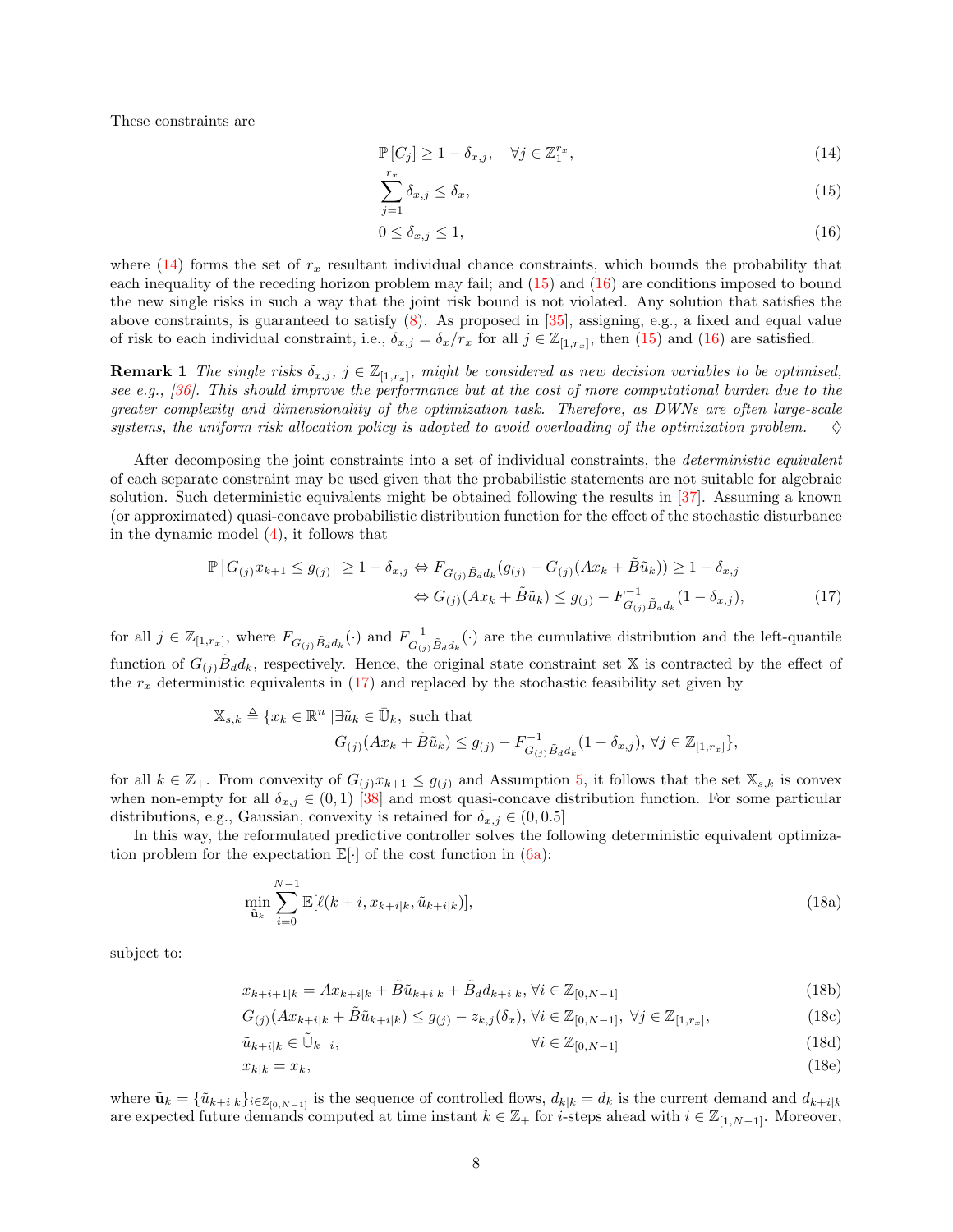

<span id="page-8-0"></span>Figure 3: Reduction of a disturbance fan (left) of equally probable scenarios into a rooted scenario-tree (right).

 $z_{k,j}(\delta_x) \triangleq F_{G_{(j)}\tilde{B}_d d_{k+i}}^{-1}$  $\left(1-\frac{\delta_x}{n_c}\right)$ , where  $n_c \in \mathbb{Z}_{\geq 1}$  is the number of total individual state constraints along the prediction horizon, i.e.,  $n_c = r_x N$ . Since  $n_c$  depends not only on the number of state constraints  $r_x$  but also on the value of N, the decomposition of the original joint chance constraint within the MPC algorithm could lead to a large number of constraints. This fact reinforces the use of a fixed risk distribution policy for DWN control problems, in order to avoid the addition of a large number of new decision variables to be optimized.

**Remark 2** It turns out that most (not all) probability distribution functions used in different applications, e.g., uniform, Gaussian, logistic, Chi-squared, Gamma, Beta, log-normal, Weibull, Dirichlet, Wishart, among others, share the property of being log-concave. Then, their corresponding quantile function can be computed off-line for a given risk acceptability level and used within the MPC convex optimization.  $\Diamond$ 

### 4.2 TB-MPC

CC-MPC might be conservative if the probabilistic distributions of the stochastic variables are not properly characterized or do not have a log-concave form. Therefore, this section presents the TB-MPC strategy that relies on scenario trees to approximate the original problem, dropping Assumption [5.](#page-6-1) The approach followed by TB-MPC is based on modelling the possible scenarios of the disturbances as a rooted tree, as seen in Fig. [3.](#page-8-0) This means that all the scenarios start from the same measured disturbance value. From that initial point, the scenarios must remain equal until the point in which they diverge behaving differently. This point is called a bifurcation point, as described in [\[27\]](#page-15-15). Each node of the tree has a unique parent and can have many children. The total number of children at the last stage corresponds to the total number of scenarios. The probability of a scenario is the product of probabilities of each node in that scenario. Recall that a large number of scenarios might improve the robustness of the TB-MPC approach but at the cost of additional computational burden and economic performance losses. Hence, a trade-off must be achieved between performance and computational burden.

Notice that before a bifurcation point, the evolution followed by the disturbance cannot be anticipated because different evolutions are possible. For this reason, the controller has to calculate control inputs that are valid for all the scenarios in the branch. Once the bifurcation point has been reached, the uncertainty is solved and the controller can calculate specific control inputs for the scenarios in each of the new branches [\[39\]](#page-16-9). Hence, the outcome of TB-MPC is not a single sequence of control inputs, it is a tree with the same structure of that of the disturbances. Only the first element of this tree is applied (the root) and the problem is repeated in a receding horizon fashion.

The easiest way to understand the optimization problem associated to TB-MPC is to solve as many instances of Problem [\(6\)](#page-5-1) as the number  $N_r \in \mathbb{Z}_+$  of scenarios considered, but formally it is a multi-stage stochastic programming problem that should be and solved as a big optimization problem for all the scenarios. Due to the increasing uncertainty, it is necessary to include non-anticipativity constraints [\[40\]](#page-16-10) into the MPC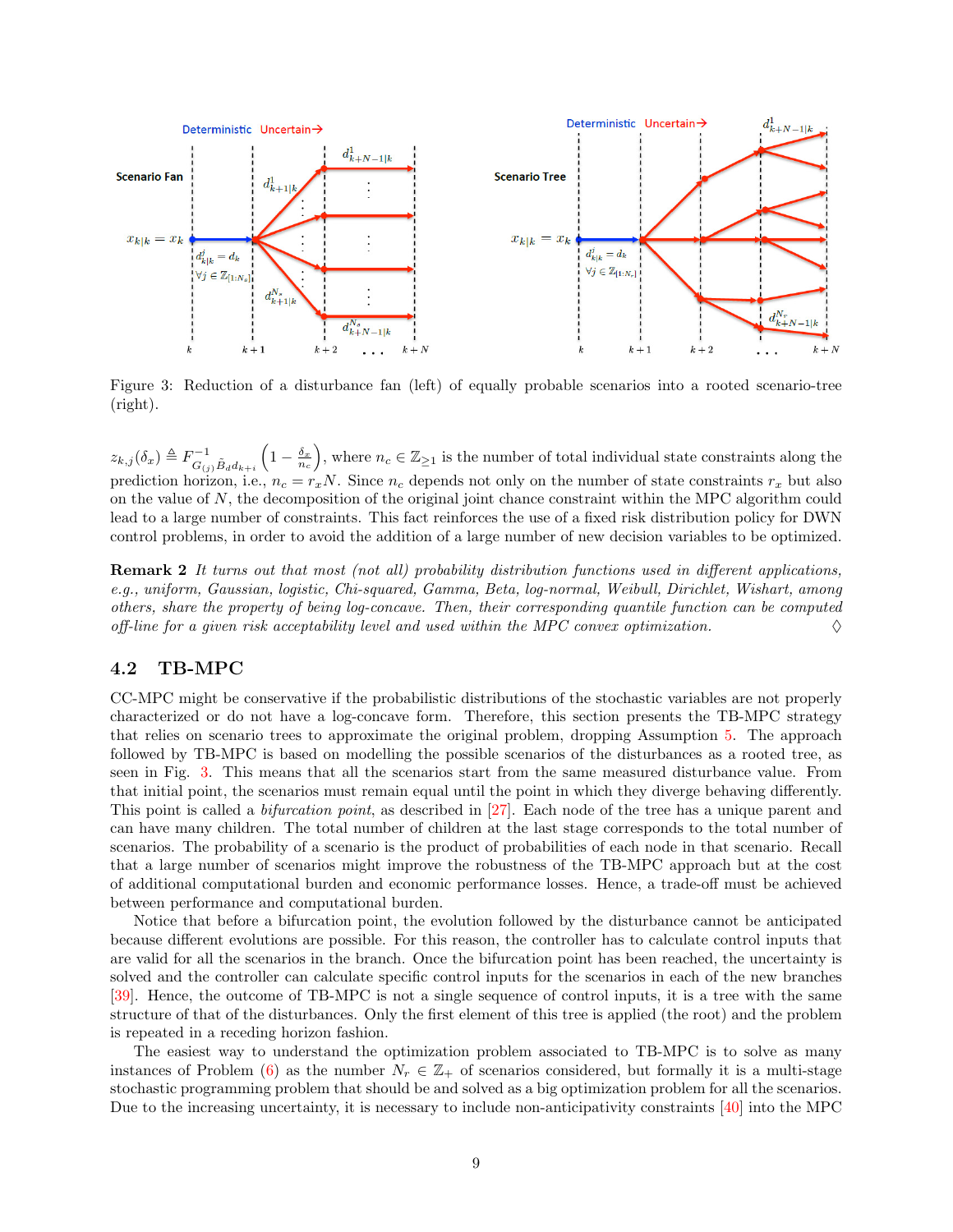formulation so that the calculated input sequence is always ready to face any possible future bifurcation in the tree  $[41]$ . TB-MPC constrains the control inputs relative to a scenario and its parent from the root at time instant  $k$  to the branching point. In this sense, it is necessary to define the tree structure, at each time step k over the horizon N, by means of two functions for each scenario: a parent function  $P(\cdot)$ , defined from  $\mathbb{Z}_{[1,N_r]}$  to  $\mathbb{Z}_{[1,N_r]}$ , which indicates from which scenario it branches out; and a branching point function  $B_P(\cdot)$ , defined from  $\mathbb{Z}_{[1,N_r]}$  to  $\mathbb{Z}_{[k,k+N]}$ , which indicates the time when the scenario emerges as different from its parent. For more details, see [\[27\]](#page-15-15) and references therein.

More specifically, if  $\mathbf{d}_k^a = \{d_{k|k}^a, d_{k+1|k}^a, \ldots, d_{k+N|k}^a\}$  and  $\mathbf{d}_k^b = \{d_{k|k}^b, d_{k+1|k}^b, \ldots, d_{k+N|k}^b\}$  are two disturbance sequences corresponding respectively to the forecast scenarios  $a, b \in \mathbb{Z}_{[1,N_r]}$ , then the non-anticipative constraint  $\tilde{u}_{k+i|k}^a = \tilde{u}_{k+i|k}^b$  must be satisfied whenever the parent of the scenario a was b, that is  $P(a) = b$ , and the scenario a has not emerged yet at time instant  $k + i$ , i.e.,  $k + i < B_P(a)$  for any  $i \in \mathbb{Z}_{[0,N]}$  in order to guarantee that for all  $j \in \mathbb{Z}_{[1,N_r]}$  the control input sequences  $\tilde{\mathbf{u}}^j = \{\tilde{u}_k^j\}$  $\{e^{j}_{k+i|k}\}_{i \in \mathbb{Z}_{[0,N-1]}}$  do not depend on the unobserved stochastic variables, as established in [\[22\]](#page-15-10).

In this way, the TB-MPC controller should solve the following optimization problem at each time instant  $k \in \mathbb{Z}_+$ , accounting for the  $N_r$  demand scenarios, each with probability  $p_j \in (0,1]$  satisfying  $\sum_{j=1}^{N_r} p_j = 1$ :

<span id="page-9-0"></span>
$$
\min_{\tilde{\mathbf{u}}_k^j} \sum_{j=1}^{N_r} p_j \left( \sum_{i=0}^{N-1} \ell(k+i, x_{k+i|k}^j, \tilde{u}_{k+i|k}^j) \right), \tag{19a}
$$

subject to:

$$
x_{k+i+1|k}^j = Ax_{k+i|k}^j + \tilde{B}\tilde{u}_{k+i|k}^j + \tilde{B}_d d_{k+i|k}^j,\tag{19b}
$$

$$
x_{k+i+1|k}^j \in \mathbb{X},\tag{19c}
$$

$$
\tilde{u}_{k+i|k}^j \in \tilde{\mathbb{U}}_{k+i}^j,\tag{19d}
$$

$$
x_{k|k}^j = x_k, \quad d_{k|k}^j = d_k,\tag{19e}
$$

<span id="page-9-1"></span>
$$
\tilde{u}_{k+i|k}^a = \tilde{u}_{k+i|k}^b \quad \text{when} \quad\n\begin{cases}\nP(a) = b, \\
k + i < B_P(a)\n\end{cases}\n\quad \forall a, b \in \mathbb{Z}_{[1,N_r]},\n\tag{19f}
$$

for all  $i \in \mathbb{Z}_{[0,N-1]}$  and all  $j \in \mathbb{Z}_{[1,N_r]}$ , where  $\tilde{\mathbb{U}}_{k+i}^j \triangleq \{ \tilde{u}^j \in \mathbb{R}^{m-q} \mid H\tilde{P}\tilde{M}_1\tilde{u}^j \leq h - H\tilde{P}\tilde{M}_2 d_{k+i}^j \}.$ 

Remark 3 In practice, Problem [\(19\)](#page-9-0) can be solved more efficiently by using a transformation matrix that removes the redundancy of the optimization variables due to non-anticipative constraints [\(19f\)](#page-9-1). In this manner, the number of optimization variables and constraints decrease  $[42]$ .

The control signal is the same for all scenarios at the current time step since these scenarios start with the measured disturbance and equality constraints are formulated. The optimization problem meets these constraints and computes the control input under economic policies. If the solver is not able to calculate the control inputs by infeasibility, these equality constraints can become soft-constraints and penalize deviations. In addition, note that uncertainty spreads with time, i.e., the estimation of the disturbances at the first time instant can be carried out with a certain degree of accuracy. Scenarios tend to diverge with time because the uncertainty grows as well.

Remark 4 Another way to solve the optimization problem in [\(19\)](#page-9-0) is to treat each scenario independently by considering distributed optimization and attain a coordinated solution using a distributed control scheme, as shown in [\[41\]](#page-16-11).  $\diamond$ 

### <span id="page-9-2"></span>4.3 MS-MPC

The optimization based on scenarios provides an intuitive way to approximate the solution of the stochastic optimization problem. The MS-MPC approach can be implemented similarly to the TB-MPC. The difference between both approaches is that while TB-MPC calculates as many control sequences as scenarios considered, MS-MPC optimizes a single control sequence valid for all the scenarios.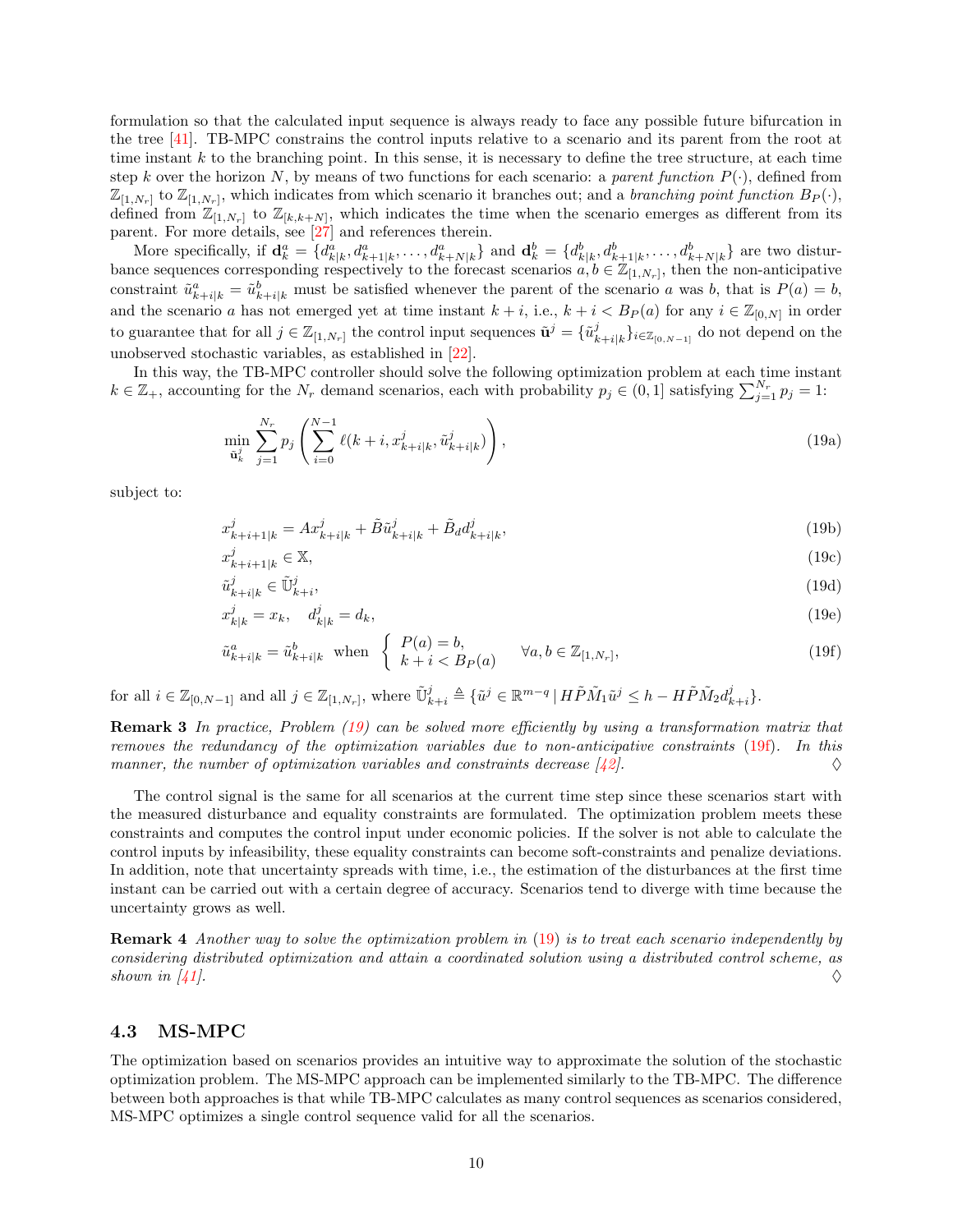The MS-MPC approach is computationally efficient since its solution is based on a deterministic convex optimization, even when the original problem is not [\[43\]](#page-16-13). Thus, a stochastic optimization is solved in a deterministic way. One of its advantages is that it is possible to calculate the risk acceptability level  $(\delta_x)$  of constraint violation as a function of the number of scenarios considered for any violation level  $v \in [0,1]$  [\[28\]](#page-15-16). In particular, the probability of the predicted states to satisfy the constraints is given by

<span id="page-10-5"></span>
$$
\mathbb{P}[x_{i+1} \in \mathcal{X}, \quad \forall i \in \mathbb{Z}_0^{N-1}] \ge 1 - \delta_x,\tag{20a}
$$

where

$$
\delta_x = \int_0^1 [\min\{1, \binom{R+\rho_1-1}{R} \sum_{j=0}^{R+\rho_1-1} \binom{K}{j} v^j (1-v)^{K-j}\} dv]. \tag{20b}
$$

As it can be seen, the risk acceptability level  $\delta_x$  is a function of  $K \in \mathbb{Z}_+$  that establishes the total number of scenarios generated that represent the evolutions of the water demand,  $R \in \mathbb{Z}_+$  that represents the number of discarded scenarios  $(R < K)$ , and  $\rho_1$  which is a parameter related to the algebraic properties of the problem [\[43\]](#page-16-13). Notice that  $N_s = K - R$ , that is, the number of scenarios considered in the FHOP.

Remark 5 Note that the calculation of probabilistic bounds for TB-MPC is beyond the scope of this work. However, given that the performance of TB-MPC is better than that of MS-MPC (the controller is executed in closed loop from a control viewpoint in TB-MPC), the same probabilistic bounds could be used for both,  $MS-MPC$  and TB-MPC, at least as a practical rule.  $\Diamond$ 

The MS-MPC controller should solve the following FHOP, accounting for the  $N_s \in \mathbb{Z}_+$  scenarios:

<span id="page-10-3"></span>
$$
\min_{\tilde{\mathbf{u}}_k^j} \sum_{j=1}^{N_r} p_j \left( \sum_{i=0}^{N-1} \ell(k+i, x_{k+i|k}^j, \tilde{u}_{k+i|k}) \right), \tag{21a}
$$

subject to:

$$
x_{k+i+1|k}^j = Ax_{k+i|k}^j + \tilde{B}\tilde{u}_{k+i|k} + \tilde{B}_d d_{k+i|k}^j,
$$
\n(21b)

<span id="page-10-1"></span>
$$
x_{k+i+1|k}^j \in \mathbb{X},\tag{21c}
$$

$$
\tilde{u}_{k+i|k} \in \tilde{\mathbb{U}}_{k+i},\tag{21d}
$$

$$
x_{k|k}^j = x_k, \quad d_{k|k}^j = d_k,\tag{21e}
$$

for all  $i \in \mathbb{Z}_{[0,N-1]}$  and all  $j \in \mathbb{Z}_{[1,N_s]}$ , where  $p_j$  is again the probability of occurrence of each considered scenario [\[17\]](#page-15-5).

It should be noticed that this approach reduces the number of decision variables in the FHOP compared to the TB-MPC approach, but it might increase the computational time since having less degrees of freedom increases the complexity of complying simultaneously with all the considered scenarios.

<span id="page-10-2"></span>**Remark 6** One way to address the complexity of the MS-MPC optimization problem is to follow the ideas presented in  $[17, 44]$  $[17, 44]$  $[17, 44]$ , where only three disturbance scenarios are considered, i.e., the best, the worst and the average case, each one with its probability of occurrence. This is a practical way to relax the computational burden.  $\Diamond$ 

In this paper, the simplification highlighted in Remark [6](#page-10-2) is adopted. In this way, the MS-MPC approach considers the solution of  $(21)$  with  $N_s = 3$ .

### <span id="page-10-0"></span>5 Results

The formulation of the SMPC problems for the case studies considered in this paper addresses the design of a control law that (i) minimizes the economic operational cost, (ii) guarantees the availability of enough water to satisfy the demand and (iii) operates the network with smooth variations of the flow through actuators. These objectives can be expressed quantitatively by the following performance indicators<sup>[2](#page-10-4)</sup> for all time steps

<span id="page-10-4"></span> $2$ The performance indicators considered in this paper may vary or be generalized with the corresponding manipulation to include other control objectives.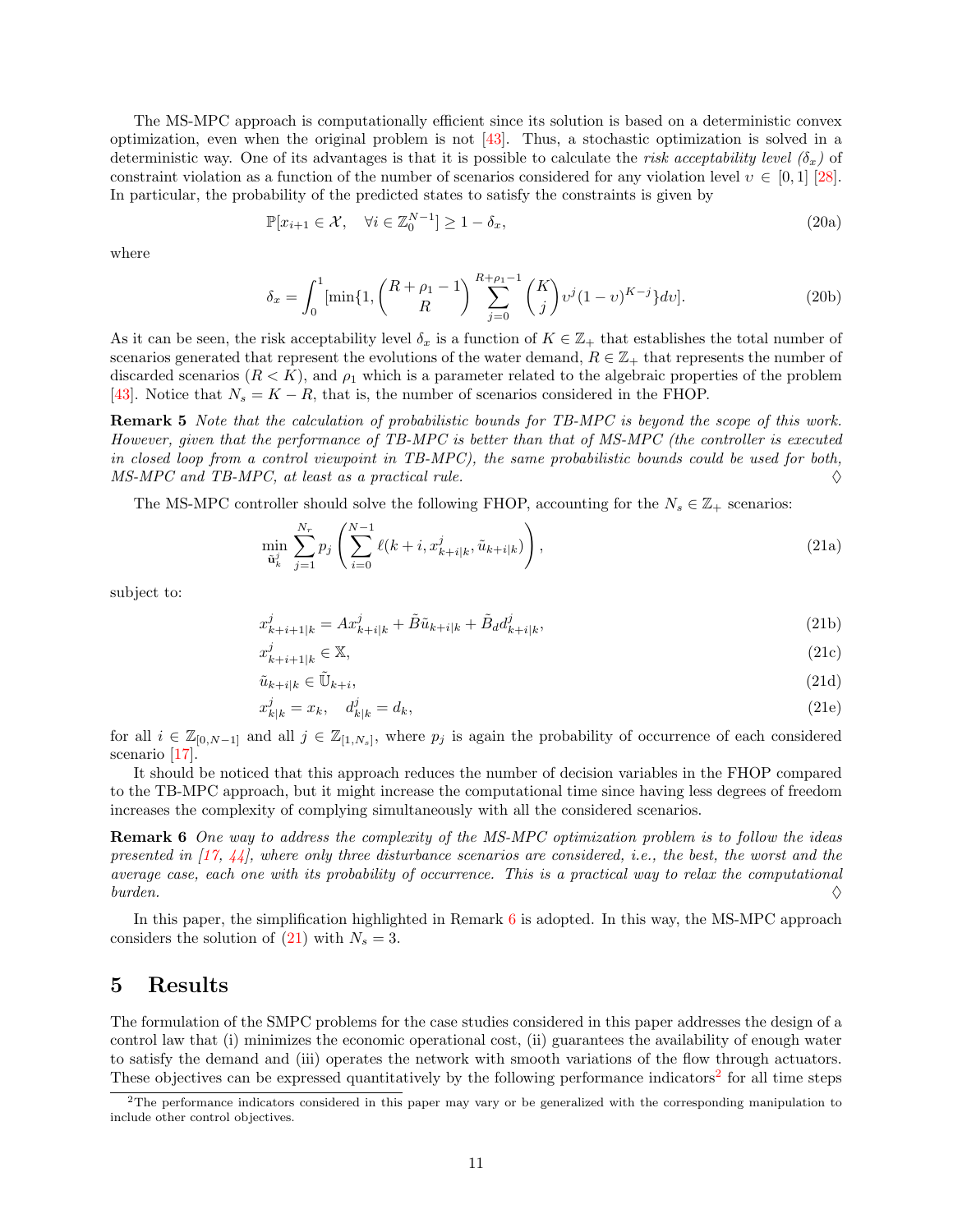$k \in \mathbb{Z}_+$ :

$$
\ell_E(x_k, \tilde{u}_k; c_{u,k}) \triangleq c_{u,k}^\top W_e \tilde{u}_k \Delta t,\tag{22a}
$$

$$
\ell_S(x_k; s_k) \triangleq \begin{cases} (x_k - s_k)^\top W_s(x_k - s_k) & \text{if } x_k \le s_k \\ 0 & \text{otherwise,} \end{cases}
$$
 (22b)

$$
\ell_{\Delta}(\Delta \tilde{u}_k) \triangleq \Delta \tilde{u}_k^{\top} W_{\Delta \tilde{u}} \Delta \tilde{u}_k. \tag{22c}
$$

The first objective,  $\ell_E(x_k, \tilde{u}_k; c_{u,k}) \in \mathbb{R}_{\geq 0}$ , represents the economic cost of network operation at time step  $k$ , which depends on a time-of-use pricing scheme driven by a time-varying price of the flow through the actuators  $c_{u,k} \triangleq (c_1 + c_{2,k}) \in \mathbb{R}^{m-q}_+$ , which in this application takes into account a fixed water production cost  $c_1 \in \mathbb{R}^m_+$  and a water pumping cost  $c_{2,k} \in \mathbb{R}^m_+$  that changes according to the electricity tariff (assumed periodically time-varying). All prices are given in economic units per cubic meter  $(e.u./m^3)$ . The second objective,  $\ell_S(x_k; s_k) \in \mathbb{R}_{\geq 0}$  for all k, is a performance index that penalizes the amount of water volume going below a given safety threshold  $s_k \in \mathbb{R}^n$  in  $m^3$ , which is desired to be stored in tanks and satisfies the condition  $x_{\min} \leq s_k \leq x_{\max}$ . Note that this safety objective is a piecewise continuous function, but it can be redefined as  $\ell_S(\xi_k; x_k, s_k) \triangleq \xi_k^{\top} W_s \xi_k$ , accompanied with two additional convex constraints, i.e.,  $x_k \geq s_k - \xi_k$  and  $\xi_k \in \mathbb{R}^n_+$ , for all k, being  $\xi_k$  a slack variable. The minimal volume of water required in a tank is given by its net demand, hence,  $s_k = -B_p d_k$  for all k. The last objective,  $\ell_{\Delta}(\Delta \tilde{u}_k) \in \mathbb{R}_{\geq 0}$ , represents the penalization of control signal variations  $\Delta \tilde{u}_k \triangleq \tilde{u}_k - \tilde{u}_{k-1} \in \mathbb{R}^{m-q}$ . The inclusion of this latter objective aims to extend actuators life and assure a smooth operation of the dynamic network flows. Furthermore,  $W_e \in \mathbb{S}_{++}^{m-q}$ ,  $W_s \in \mathbb{S}_{++}^n$  and  $W_{\Delta \tilde{u}} \in \mathbb{S}_{++}^{m-q}$  are matrices that weight each decision variable in their corresponding cost function.

To achieve the control task, the above predefined objectives are aggregated in a multi-objective stage cost function, which depends explicitly on time due to the time-varying parameters of the involved individual objectives. The overall stage cost is defined for all  $k \in \mathbb{Z}_+$  as

<span id="page-11-0"></span>
$$
\ell(k, x_k, \tilde{u}_k, \xi_k) \triangleq \lambda_1 \ell_E(x_k, \tilde{u}_k; c_{u,k}) + \lambda_2 \ell_\Delta(\Delta \tilde{u}_k) + \lambda_3 \ell_S(\xi_k; x_k, s_k),\tag{23}
$$

where  $\lambda_1, \lambda_2, \lambda_3 \in \mathbb{R}_+$  are scalar weights that allow to prioritize the impact of each objective involved in the overall performance of the network. These weights are assumed to be fixed by the managers of the DWN.

Numerical results of applying the three different SMPC approaches (CC-MPC, TB-MPC and MS-MPC) to the Barcelona DWN case studies are summarized in Tables [1,](#page-12-0) [2](#page-13-1) and [3.](#page-13-2)

Simulations have been carried out over a time horizon of eight days, i.e.,  $n_s = 192$  hours, with a sampling time of one hour. The patterns of the water demand in this paper were synthesized from real values measured in the considered demand of the Barcelona DWN between July  $23^{th}$  and July  $27^{th}$ , 2007. Initial conditions, i.e., source capacities, initial volume of water at tanks and starting demands, are set a priori according to real data. The weights of the cost function [\(23\)](#page-11-0) are  $\lambda_1 = 100$ ,  $\lambda_2 = 10$ , and  $\lambda_3 = 1$ ; these values allow to prioritize the impact of each objective involved in the overall performance of the network. The prediction horizon is selected as  $N = 24$  hours, due to the periodicity of disturbances. The formulation of the optimization problems and the closed-loop simulations have been carried out using MATLAB R2012a (64 bits) and CPLEX solver, running in a PC Core i7 at 3.2 GHz with 16 GB of RAM.

The key performance indicators used to assess the aforementioned controllers are defined as follows:

$$
\Phi_1 \triangleq \frac{24}{n_s} \sum_{k=1}^{n_s} \ell_k,\tag{24a}
$$

$$
\Phi_2 \triangleq |\left\{ k \in \mathbb{Z}_{[1,n_s]} \mid x_k < -B_p d_k \right\}|,\tag{24b}
$$

$$
\Phi_3 \triangleq \sum_{k=1}^{n_s} \sum_{i=1}^{n_x} \max\{0, -B_{p(i)}d_k - x_{k(i)}\},\tag{24c}
$$

$$
\Phi_4 \triangleq \frac{1}{n_s} \sum_{k=1}^{n_s} t_k,\tag{24d}
$$

where  $\Phi_1$  is the average daily multi-objective cost with  $\ell_k$  given by [\(23\)](#page-11-0),  $\Phi_2$  is the number of time instants where water demands are not satisfied,  $\Phi_3$  is the accumulated volume of water demand that was not satisfied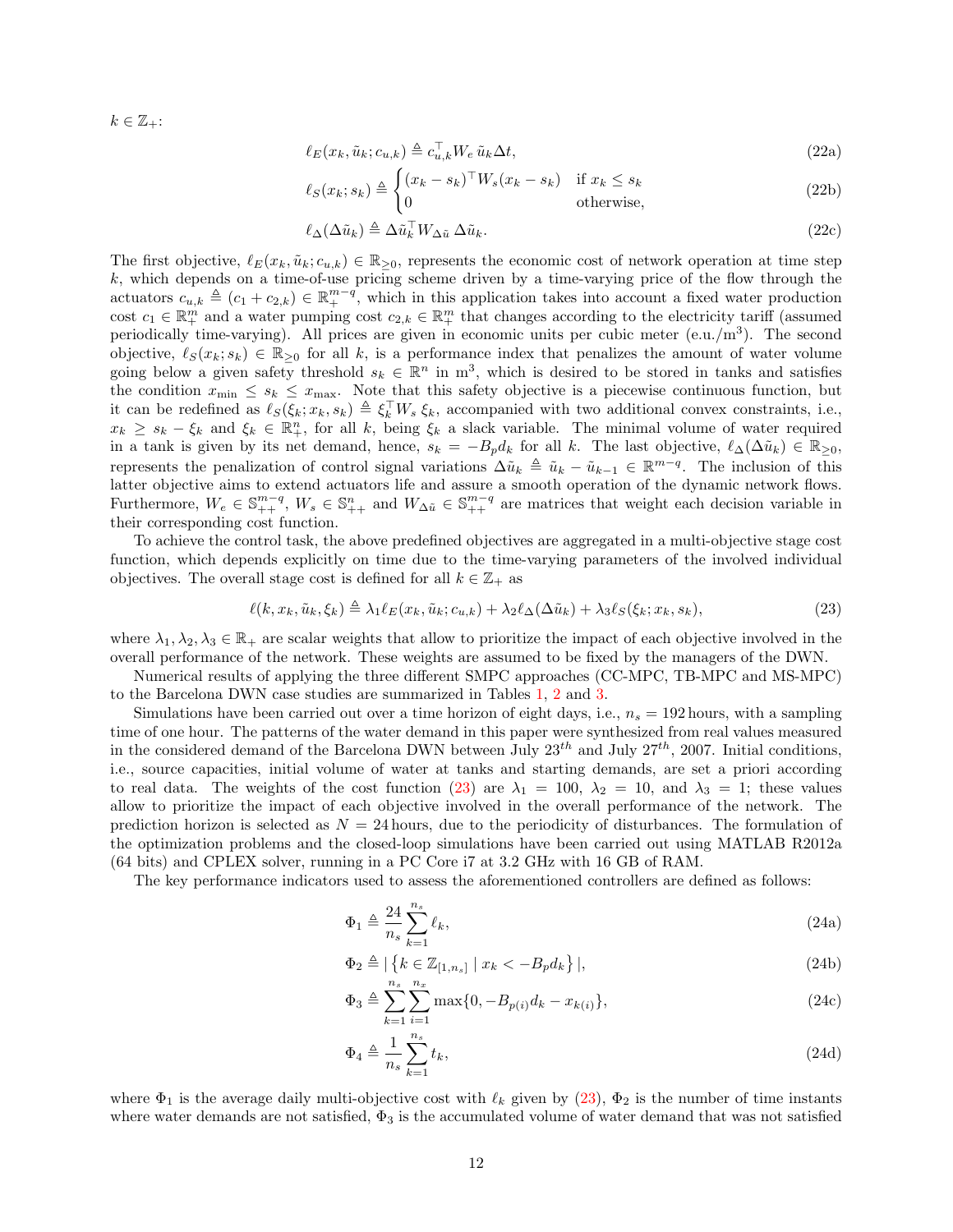<span id="page-12-0"></span>

| CC-MPC   |                 |          |                   | TB-MPC   |                                                                            |          |                      | MS-MPC      |                 |                        |  |                   |                   |              |  |
|----------|-----------------|----------|-------------------|----------|----------------------------------------------------------------------------|----------|----------------------|-------------|-----------------|------------------------|--|-------------------|-------------------|--------------|--|
| $\delta$ | $\Phi_1$        |          | $\Phi_2$ $\Phi_3$ | $\Phi_4$ | $\Phi_1$                                                                   | $\Phi_2$ | $\Phi_3$             | $\Phi_4$    | $N_r$           | $\Phi_1$               |  | $\Phi_2$ $\Phi_3$ | $\Phi_4$          | $N_s \delta$ |  |
|          | 0.358535.800    |          |                   |          | 58397.14 0<br>0 0.0919 58515.40 1 0.4813 1.9701<br>58589.15 1 4.155 3.0145 |          | $\overline{0}$       | 1.2548      | 5<br>10<br>- 14 | 60831.33 0             |  |                   | 0 16.1547 107 0.3 |              |  |
|          | $0.258541.19$ 0 |          | $\theta$          | 0.707    | 58515.37 0<br>58678.12 2 0.7443 7.5362 38<br>58647.27 4 4.0329 27.0914 75  |          | $\theta$             | 3.2218      | -19             | 69342.48 0             |  |                   | 0 17.2401 129 0.2 |              |  |
|          | 0.1 58558.29    | $\Omega$ | $\Omega$          | 0.716    | 58705.28 1 0.2136 35.6572 107<br>58713.15 0<br>58761.98 0                  |          | $\theta$<br>$\theta$ | 54.4587 149 |                 | 42.7024 129 66011.29 0 |  |                   | 0 21.7521 149 0.1 |              |  |

Table 1: Comparison of the CC-MPC, TB-MPC and MS-MPC applied to the sector model of the DWN.

over the simulation horizon  $n_s$ , and  $\Phi_4$  is the average time in seconds required to solve the MPC problem at each time instant  $k \in \mathbb{Z}_{[1,n_s]}$ .

The effect of considering different levels of joint risk acceptability was analysed for the CC-MPC approach using  $\delta = \{0.3, 0.2, 0.1\}$ . In the same way, the size of the set of scenarios selected for the MS-MPC is established by using [\(20\)](#page-10-5) to guarantee the same risk levels of the CC-MPC approach. In this way, the total number of scenarios that represents the evolution of the water demand in the considered simulation time for the MS-MPC was  $K = 192$ . Likewise, the TB-MPC approach was applied considering different sizes for the set of reduced scenarios, i.e.,  $N_r = \{5, 10, 19, 38, 75, 107, 129, 149\}$ . The last three  $N_r$  scenarios allow to compare the behaviour between MS-MPC and TB-MPC, while the remaining scenarios were used to analyse the performance with respect to a small number of scenarios.

Table [1](#page-12-0) summarizes the results of applying the SMPC approaches to the sector model of the Barcelona DWN presented in Fig. [1.](#page-3-1) The different values of  $\delta$  in the CC-MPC approach highlight that both reliability and control performance are conflicting objectives, i.e., the inclusion of safety mechanisms in the controller increases the reliability of the DWN in terms of demand satisfaction, but also the cost of its operation. The main advantage of the CC-MPC is its formal methodology, which leads to obtain optimal safety constraints that tackle uncertainties and allow to achieve a specified global service level in the DWN. Moreover, the CC-MPC robustness is achieved with a low computational burden given that the only extra load is the computation of the stochastic characteristics of disturbances propagated along the prediction horizon N. In this way, the CC-MPC approach is suitable for real-time control of large-scale DWNs.

Regarding the TB-MPC and MS-MPC approaches, numerical results show that considering a larger number of scenarios increments (in average) the stage cost while reducing the volume of unsatisfied water demand. This might be influenced by the quality of the information that remains after the reduction algorithms and, consequently, it affects the robustness of the approach being subject of further research.

The main drawback of the TB-MPC approach is the solution average time and the computational burden. The implementation for all cases taking scenarios greater than  $N_r = 149$  was not possible due to memory issues. Hence, some simplification assumptions as those used in [\[24\]](#page-15-12) or parallel computing techniques might be useful. Another way to address the problem generated by the computer effort is to use a MS-MPC based on the three-scenarios approach, described in Subsection [4.3.](#page-9-2) At this point, the best, the worst and the average disturbance scenarios were obtained by generating 100 different possible evolutions of the disturbance, then they were lumped and averaged the 10 lowest, 10 highest, and 80 middle, respectively. It means that the occurrence probabilities were established as 0.1, 0.1, and 0.8 for the best, the worst, and the average disturbance scenario, respectively, as proposed in [\[17\]](#page-15-5).

Additionally, Table [2](#page-13-1) summarizes the simulation results of applying the studied SMPC approaches again to the sector model DWN. The configuration of the controllers in this case is as follows: the CC-MPC with a probability of risk of 5%, the TB-MPC reducing to  $N_r = 3$  branched disturbances, the MS-MPC based on the three scenarios approach (i.e., best, worst and average), and the CE-MPC with an average disturbance. On the one hand, the CE-MPC approach presents the lower cost but on the other hand it has problems with the demand satisfaction. The TB-MPC approach presents a lower accumulated volume of unsatisfied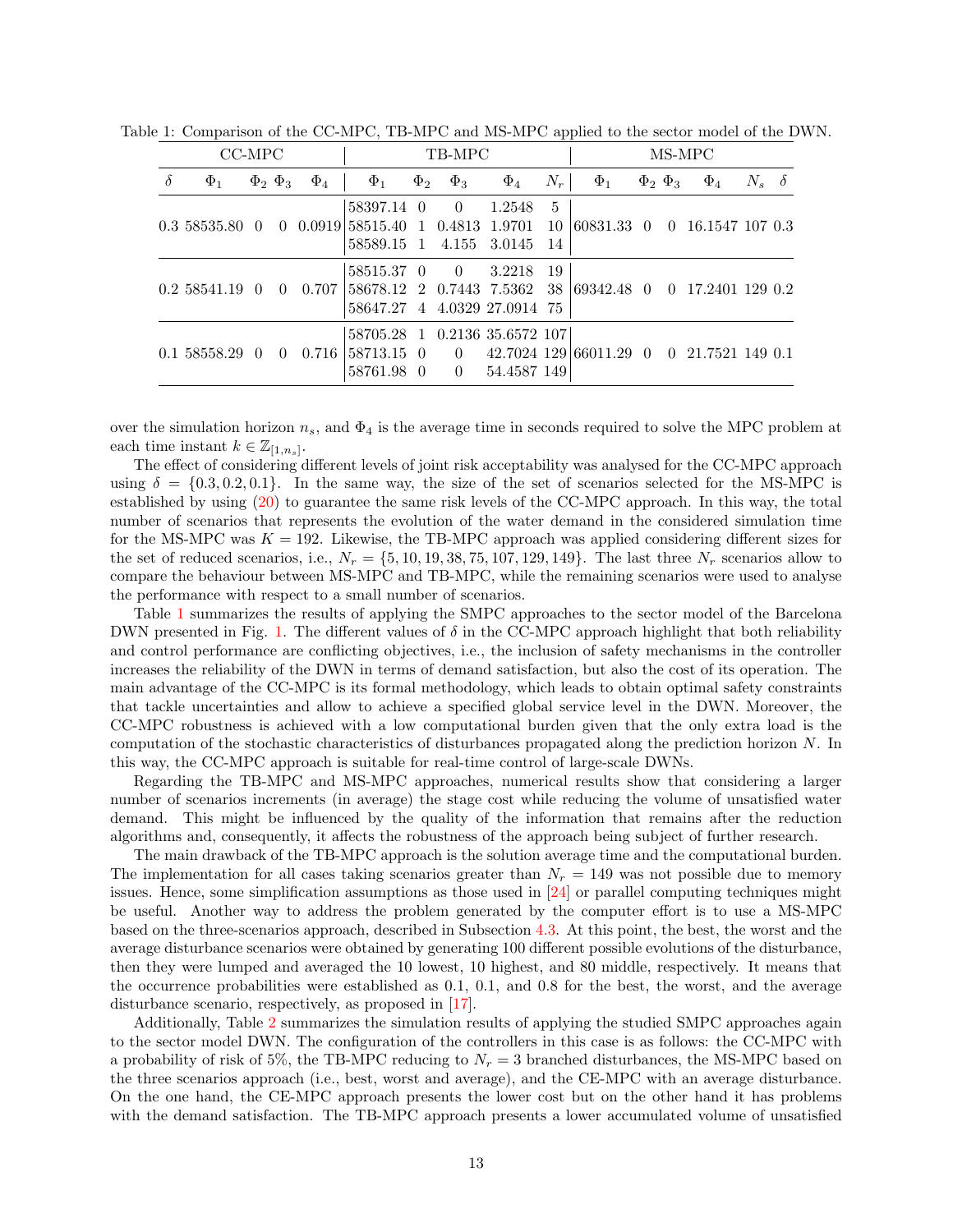water demand compared with respect to the CE-MPC approach. The MS-MPC and CC-MPC approaches are able to satisfy the water demand required by the consumers. The CC-MPC approach presents a better performance regarding cost and computational time compared to the MS-MPC approach.

<span id="page-13-1"></span>Table 2: Comparison of the MS-MPC, TB-MPC, CC-MPC and CE-MPC applied to the sector model DWN.

| Controller | $\Phi_1$                       | $\Phi_2$ $\Phi_3$ | $\Phi$ <sub>4</sub> |
|------------|--------------------------------|-------------------|---------------------|
| CC-MPC     | 585401.16 0                    | $\overline{0}$    | 0.1069              |
| TB-MPC     | 58425.59 1 1.2229 1.4235       |                   |                     |
| MS-MPC     | 60567.62 1 0.6965 0.5314       |                   |                     |
| CE-MPC     | 58327.55   1   0.7411   0.1041 |                   |                     |

As for the second case study, Table [3](#page-13-2) presents the results obtained after the application of the SMPC approaches to the aggregate model DWN, as a way to show the strengths and weaknesses of each of the aforementioned approaches applied to a larger system. For this reason, TB-MPC and MS-MPC with a large number of scenarios, could not be applied due to memory issues. TB-MPC was implemented with a reduction to  $N_r = 3$  branched scenarios. MS-MPC has been designed considering the three scenarios (minimum, average and maximum) as explained in the previous case study. CC-MPC is applied to this system with a risk probability of 5%. As it can be seen from the results, the TB-MPC approach does not offer benefits in terms of satisfaction of water demand and computational time with this limited amount of scenarios for the DWN aggregate model. MS-MPC presents encouraging results regarding demand satisfaction and computational time well below that TB-MPC. MS-MPC approach presents a higher average daily multiobjective cost and a computational time required to solve the FHOP around three times more regarding CC-MPC. Furthermore, MS-MPC and CC-MPC, have a good performance with respect to water demand satisfaction. Based on the obtained results, the CC-MPC approach offers better performance in terms of demand satisfaction, computational time and, it presents the best behaviour with respect to the average daily multi-objective cost  $(\phi_1)$  compared with the same indicator obtained with TB-MPC and MS-MPC approaches.

<span id="page-13-2"></span>Table 3: Comparison of the MS-MPC, TB-MPC, CC-MPC and CE-MPC applied to the DWN case study for the aggregate DWN model.

| Controller | $\Phi_1$                                   | $\Phi_2$ $\Phi_3$ | $\Phi_{4}$ |
|------------|--------------------------------------------|-------------------|------------|
|            | CC-MPC $1.4064 \cdot 10^4$ 0 0 0.9056      |                   |            |
|            | TB-MPC $1.4497 \cdot 10^4$ 20 18.81 8.48   |                   |            |
|            | $MS-MPC$ 1.5267 · 10 <sup>4</sup> 0 0 3.24 |                   |            |
|            | CE-MPC $1.2038 \cdot 10^4$ 23 5.211 0.8442 |                   |            |

As expected, the SMPC approaches have a better performance indicators with respect to CE-MPC approach, which does not take into account the stochastic nature of water demand in the formulation of FHOP.

# <span id="page-13-0"></span>6 Conclusions

In this paper, three stochastic control approaches have been assessed to deal with the optimal operational management of a DWN. The proposed stochastic control strategies are based on MPC which allows the optimization of the objective function to ensure a reliable water supply in the most economic and safe way by considering the uncertainty in the water consumption. Simulation results show that all the considered methods require less than 1 minute to solve the optimization problem in each case, much shorter than the sampling time of 1 hour. Hence, it is possible to choose an approach that shows the best performance in terms of demand satisfaction, which is given by the number of time instants where water demands were not satisfied and by the cumulated volume of non-satisfied water demand. In this sense, the results in this paper show that CC-MPC is more appropriate when requiring a low probability of constraint violation, because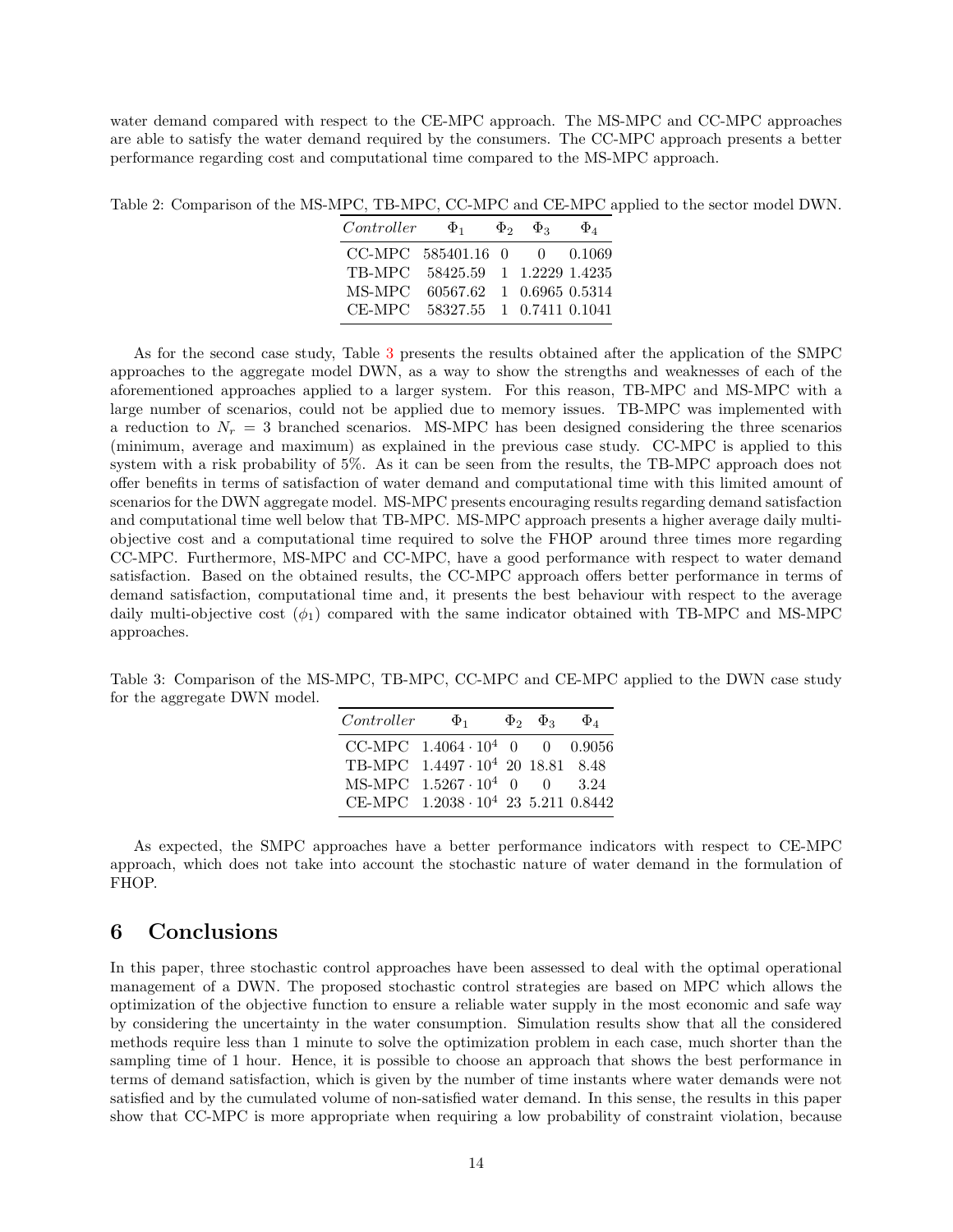the use of TB-MPC and MS-MPC implies the inclusion of a higher number of scenarios, which hinders the application of these control strategies to large DWNs. However, the use of these scenarios-based approaches may be very demanding in terms of computational time.

From a practical viewpoint, both TB-MPC and CC-MPC outperform MS-MPC. TB-MPC excels due to its close-loop control capability and requires to build a tree to reproduce the main dynamics of the disturbance [\[27,](#page-15-15) [45,](#page-16-15) [46\]](#page-16-16). CC-MPC improves the performance by allowing a probability of constraint violation and requires considering a well-known behaviour of water user demand in terms of probability distribution. Finally, MS-MPC is an alternative to cope with the uncertainty, which considers the possible evolutions of the water demand modelled as scenarios, by using an open-loop forecasting of disturbances. A drawback that presents this approach is its reduced capacity to be adapted to changes that the water demand could arise. This may result in more conservative control inputs that increase the economic costs.

Each of the approaches described have their advantages and weakness. CC-MPC presents the best computational time and economic costs against the need to take account of a probability distribution function that represents the behaviour of the disturbances. TB-MPC and MS-MPC approaches are ways to solve the stochastic optimization in a deterministic manner, but require a greater computational effort. Finally TB-MPC and MS-MPC approaches can be implemented using a reduced number of scenarios at the cost of lower robustness.

# References

- <span id="page-14-0"></span>[1] Alegre H, Baptista J, Cabrera E, Cubillo F. Performance Indicators for Water Supply Services. Manuals of Best Practice Series, IWA Publishing, 2006.
- <span id="page-14-1"></span>[2] Ocampo-Martinez C, Puig V, Cembrano G, Quevedo J. Application of predictive control strategies to the management of complex networks in the urban water cycle. Control Systems, IEEE 2013; 33(1):15–41.
- <span id="page-14-2"></span>[3] Camacho EF, Bordons C. Model Predictive Control in the Process Industry. Second Edition. Springer-Verlag: London, England, 2004.
- <span id="page-14-3"></span>[4] Maciejowski J. Predictive control with constraints. Prentice Hall: Essex, England, 2002.
- <span id="page-14-4"></span>[5] Biscos C, Mulholland M, Le Lann M, Buckley C, Brouckaert C. Optimal operation of water distribution networks by predictive control using MINLP. Water Sa 2004; 29(4):393–404.
- <span id="page-14-5"></span>[6] Leirens S, Zamora C, Negenborn R, De Schutter B. Coordination in urban water supply networks using distributed model predictive control. Proceedings of the American Control Conference  $(ACC)$ , Baltimore, Maryland, USA, 2010; 3957–3962.
- <span id="page-14-6"></span>[7] Grosso J, Ocampo-Martinez C, Puig V. A service reliability model predictive control with dynamic safety stocks and actuators health monitoring for drinking water networks. Proceedings of 51st IEEE Annual Conference on Decision and Control (CDC), Maui, Hawaii, USA, 2012; 4568–4573.
- <span id="page-14-7"></span>[8] Zafra-Cabeza A, Maestre JM, Ridao MA, Camacho EF, S´anchez L. A hierarchical distributed model predictive control approach in irrigation canals: A risk mitigation perspective. Journal of Process Control 2011; 21(5):787–799.
- <span id="page-14-8"></span>[9] van Overloop PJ, Van Clemmens AJ, Strand RJ, Wagemaker R, Bautista E. Real-time implementation of model predictive control on Maricopa-Stanfield irrigation and drainage district's WM canal. Journal of Irrigation and Drainage Engineering 2010; 136(11):747–756.
- <span id="page-14-9"></span>[10] van de Water H, Willems J. The certainty equivalence property in stochastic control theory. IEEE Transactions on Automatic Control oct 1981; 26(5):1080 – 1087.
- <span id="page-14-10"></span>[11] van de Water H, Willems J. The certainty equivalence property in stochastic control theory. IEEE Transactions on Automatic Control 2002; 26(5):1080–1087.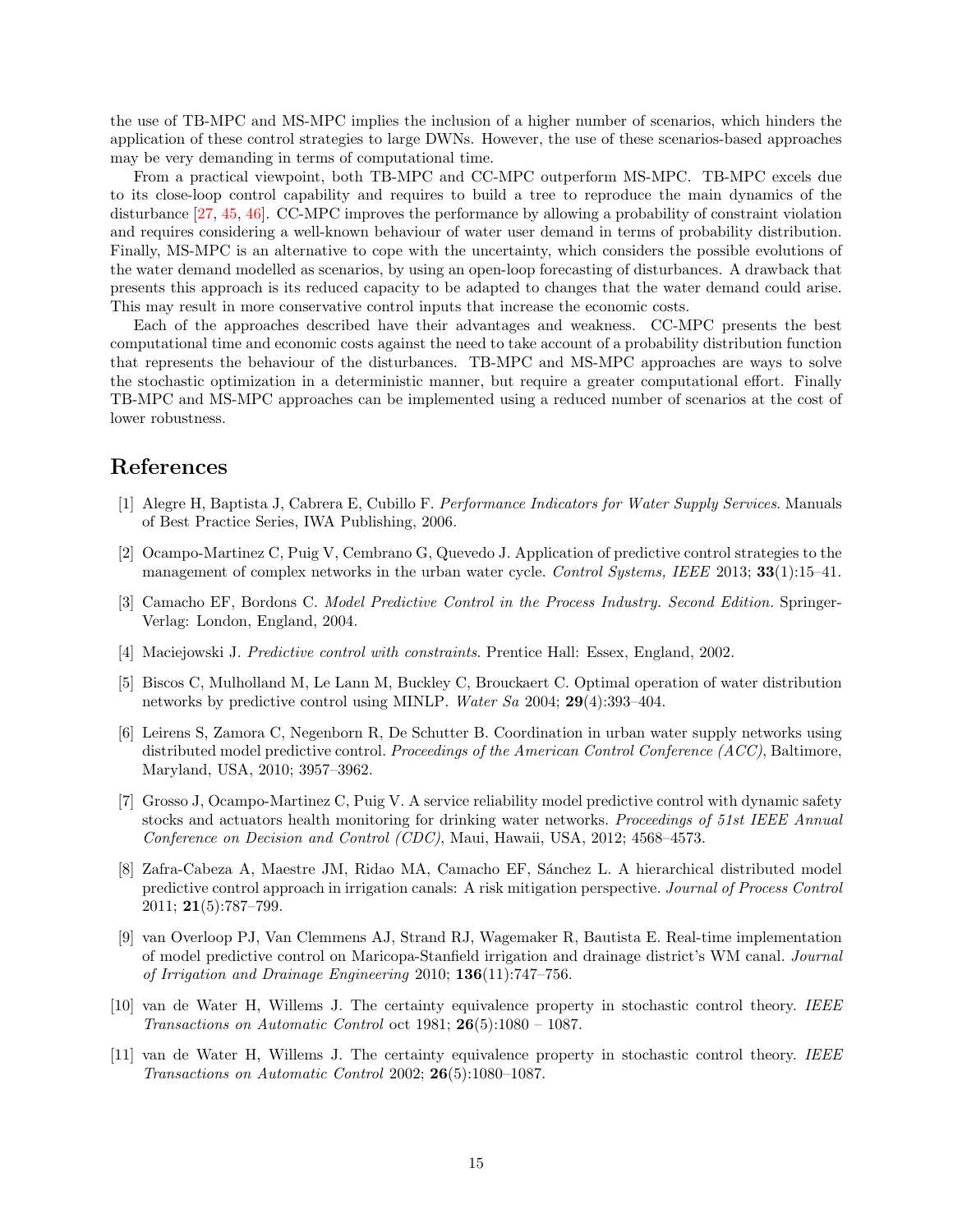- <span id="page-15-0"></span>[12] Bernardini D, Bemporad A. Scenario-based model predictive control of stochastic constrained linear systems. Proceedings of the 48th IEEE Conference on Decision and Control (CDC), held jointly with the 28th Chinese Control Conference (CCC), Shanghai, China, 2009; 6333–6338.
- <span id="page-15-1"></span>[13] Cannon M, Couchman P, Kouvaritakis B. MPC for stochastic systems. Assessment and Future Directions of Nonlinear Model Predictive Control, Lecture Notes in Control and Information Sciences, vol. 358, Findeisen R, Allgöwer F, Biegler L (eds.). Springer Berlin Heidelberg, 2007; 255–268.
- <span id="page-15-2"></span>[14] Muñoz de la Peña D, Bemporad A, Alamo T. Stochastic programming applied to model predictive control. Proceedings of 44th IEEE Conference on Decision and Control and European Control Conference  $(CDC\text{-}ECC)$ , Seville, 2005; 1361 – 1366.
- <span id="page-15-3"></span>[15] Calafiore G, Dabbene F. Probabilistic and randomized methods for design under uncertainty. Springer: London, England, 2006.
- <span id="page-15-4"></span>[16] Calafiore G, Dabbene F, Tempo R. Research on probabilistic methods for control system design. Automatica 2011;  $47(7):1279 - 1293$ .
- <span id="page-15-5"></span>[17] van Overloop PJ, Weijs S, Dijkstra S. Multiple model predictive control on a drainage canal system. Control Engineering Practice 2008;  $16(5):531 - 540$ .
- <span id="page-15-6"></span>[18] Schwarm A, Nikolaou M. Chance-constrained model predictive control. AIChE Journal 1999;  $45(8):1743-1752.$
- <span id="page-15-7"></span>[19] Geletu A, Klöppel M, Zhang H, Li P. Advances and applications of chance-constrained approaches to systems optimisation under uncertainty. International Journal of Systems Science 2013; 44(7):1209– 1232.
- <span id="page-15-8"></span>[20] Ouarda T, Labadie J. Chance-constrained optimal control for multireservoir system optimization and risk analysis. Stochastic Environmental Research and Risk Assessment 2001; 15:185–204.
- <span id="page-15-9"></span>[21] Grosso J, Ocampo-Martinez C, Puig V, Joseph B. Chance-constrained model predictive control for drinking water networks. Journal of Process Control 2014; 24(5):504–516.
- <span id="page-15-10"></span>[22] Raso L, Schwanenberg D, van de Giesen N, van Overloop P. Short-term optimal operation of water systems using ensemble forecasts. Advances in Water Resources  $2014$ ;  $71:200 - 208$ .
- <span id="page-15-11"></span>[23] Maestre JM, Raso L, Van Overloop PJ, De Schutter B. Distributed tree-based model predictive control on an open water system. American Control Conference (ACC), Montréal, Canada, 2012; 1985–1990.
- <span id="page-15-12"></span>[24] Lucia S, Subramanian S, Engell S. Non-conservative robust nonlinear model predictive control via scenario decomposition. Proceedings of IEEE Multi-Conference on Systems and Control (MSC), Hyderabad, India, 2013; 586–591.
- <span id="page-15-13"></span>[25] Grosso JM, Maestre JM, Ocampo-Martinez C, Puig V. On the assessment of tree-based and chanceconstrained predictive control approaches applied to drinking water networks. Proceedings of 19th IFAC World Congress, Cape Town, South Africa, 2013.
- <span id="page-15-14"></span>[26] Box GEP, Jenkins GM, Reisnel GC. Time Series Analysis, Forecasting and Control. Third edn., Prentice-Hall International, Inc.: New Jersey, U.S.A, 1994.
- <span id="page-15-15"></span>[27] Raso L, Giesen N, Stive P, Schwanenberg D, Overloop P. Tree structure generation from ensemble forecasts for real time control. Hydrological Processes  $2013$ ;  $27(1)$ :75–82.
- <span id="page-15-16"></span>[28] Schildbach G, Fagiano L, Frei C, Morari M. The scenario approach for stochastic model predictive control with bounds on closed-loop constraint violations.  $Automatica\ 2014; 50(12):3009-3018$ .
- <span id="page-15-17"></span>[29] Heitsch H, Römisch W. Scenario tree modeling for multistage stochastic programs. Mathematical Programming 2009; 118(2):371–406.